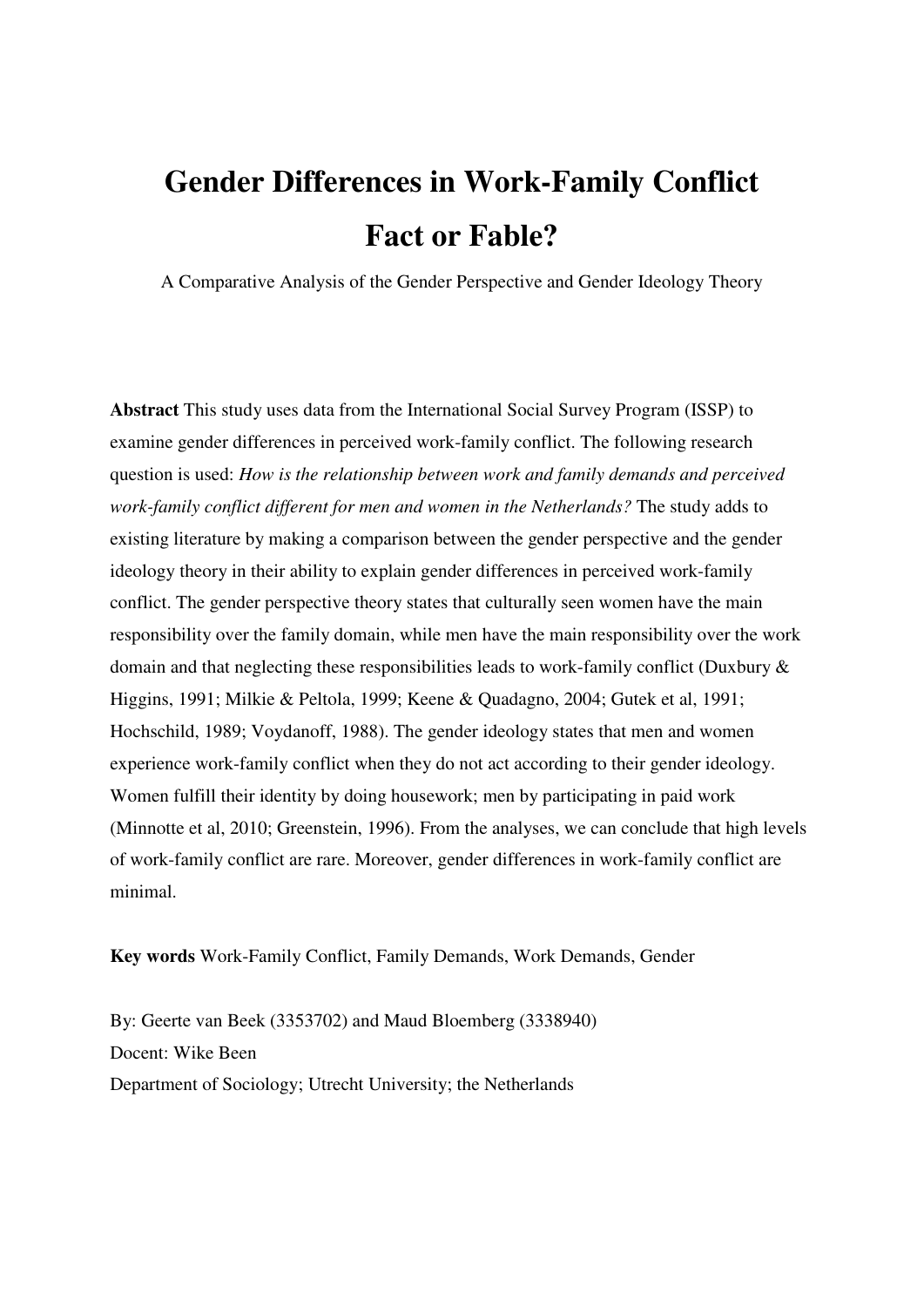| <b>Index</b>                     | Page |  |  |
|----------------------------------|------|--|--|
| Introduction                     | 3    |  |  |
| Theory and Hypotheses            | 7    |  |  |
| <b>Time-Based Theory</b>         | 7    |  |  |
| <b>Gender Differences</b>        | 9    |  |  |
| Gender Perspective Theory        | 9    |  |  |
| Gender Ideology Theory           | 10   |  |  |
| Methods                          | 16   |  |  |
| Data                             | 16   |  |  |
| <b>Measures</b>                  | 17   |  |  |
| Method of Analysis               | 20   |  |  |
| Results                          |      |  |  |
| <b>Descriptive Statistics</b>    | 21   |  |  |
| <b>Regression Analyses</b>       | 24   |  |  |
| <b>Conclusion and Discussion</b> |      |  |  |
| References                       |      |  |  |
|                                  |      |  |  |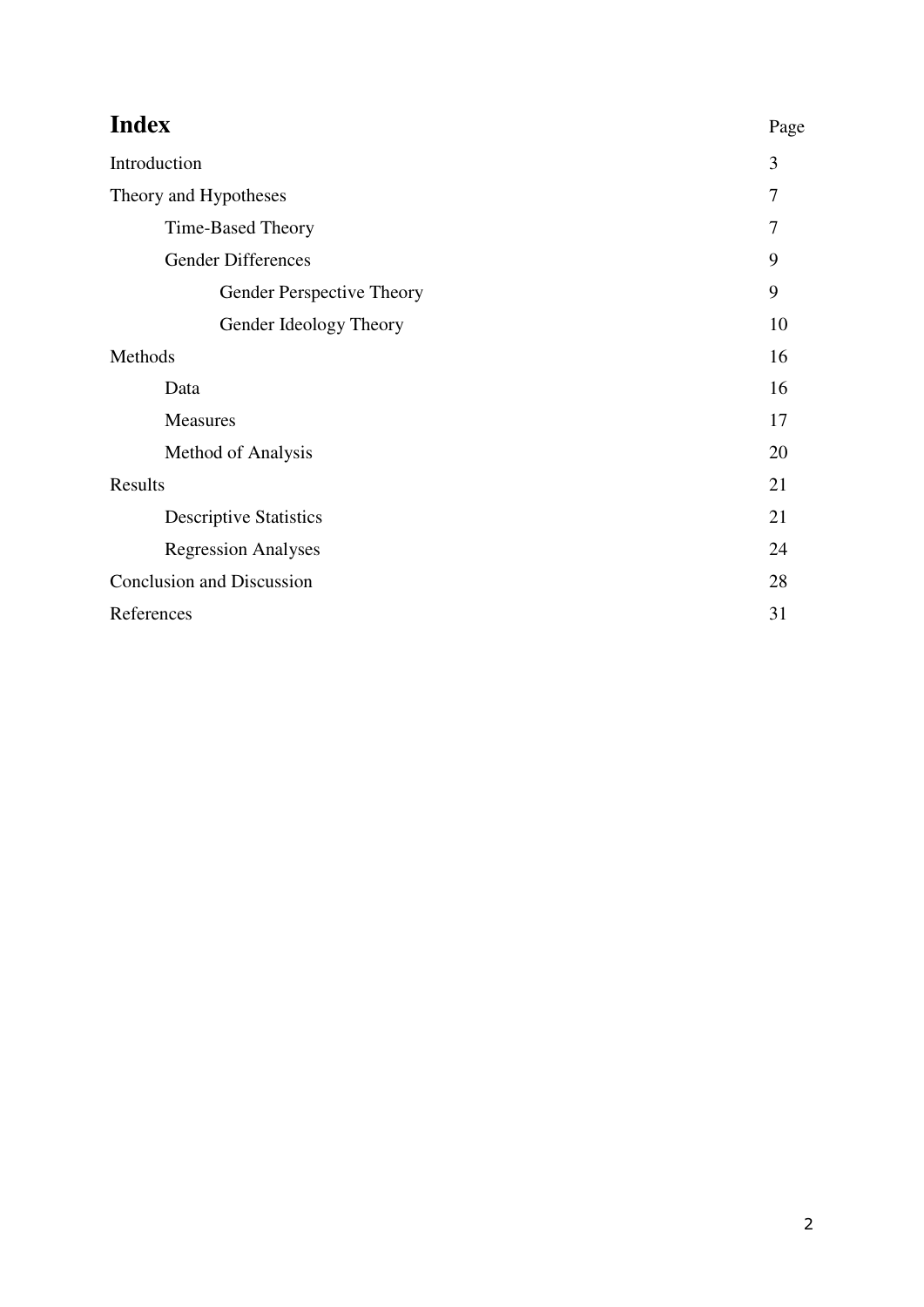# **1. Introduction**

Traditionally, women take care of the household while men are active in the work domain (Milkie & Peltola, 1999; Keene & Quadagno, 2004). Demands from the work domain are mainly working hours (Milkie & Peltola, 1999), while the family demands consist of taking care of children and household task (Milkie & Peltola, 1999; Keene & Quadagno, 2004). The traditional male and female roles have changed over the last decades. The responsibilities and demands of men and women have become more similar and therefore the lives of men and women are now more alike. Today often both partners are involved in paid work. A downside to this is that because both partners spend more time in paid work there is less time left to do the household work. As a result, combining demands from both the household and workplace becomes a challenge (Keene & Quadagno, 2004).

Combining the different demands is especially difficult for women (Spain & Bianchi, 1996). Even though the roles of men and women have become more similar, the demands made on them still differ. Besides their paid work, women are more responsible for the household than men, therefore putting more pressure on women (Spain & Bianchi, 1996). In her research, Hochschild (1989) has called the double task of women 'the second shift', pointing to the extra job that women have to do at home after their paid work.

In life, people usually want and need to meet the demands made on them by the family and workplace. Not being able to complete the tasks of both domains can lead to a decrease of a person`s wellbeing and happiness (Hochschild, 1989; Voydanoff, 2005; Milkie & Peltola, 1999). Negative consequences are emotional exhaustion, stress and poor job performance (Alam et al, 2009). Furthermore, emotional exhaustion is the first stage of the burnout syndrome (Cordes & Dougherty, 1993). Policies to make the combination of the work and family life easier are too limited (Keene & Quadagno, 2004) and therefore families as well as the work domain are under pressure. This affects the productivity of work organizations and quality of the family life (Voydanoff, 2005). The moment that the demands made by both the family domain and the work domain are incompatible, people experience work-family conflict (Greenhaus & Beutell, 1985).

Work-family conflict was first defined by Greenhaus and Beutell (1985 p77) as 'a form of interrole conflict in which the role pressures from the work and family domains are mutually incompatible in some respect'. Time spend working (or with the family) cannot be spent with the family (working) (Voydanoff, 2005). A person is thus experiencing workfamily conflict if the participation in one domain makes it more difficult to participate in the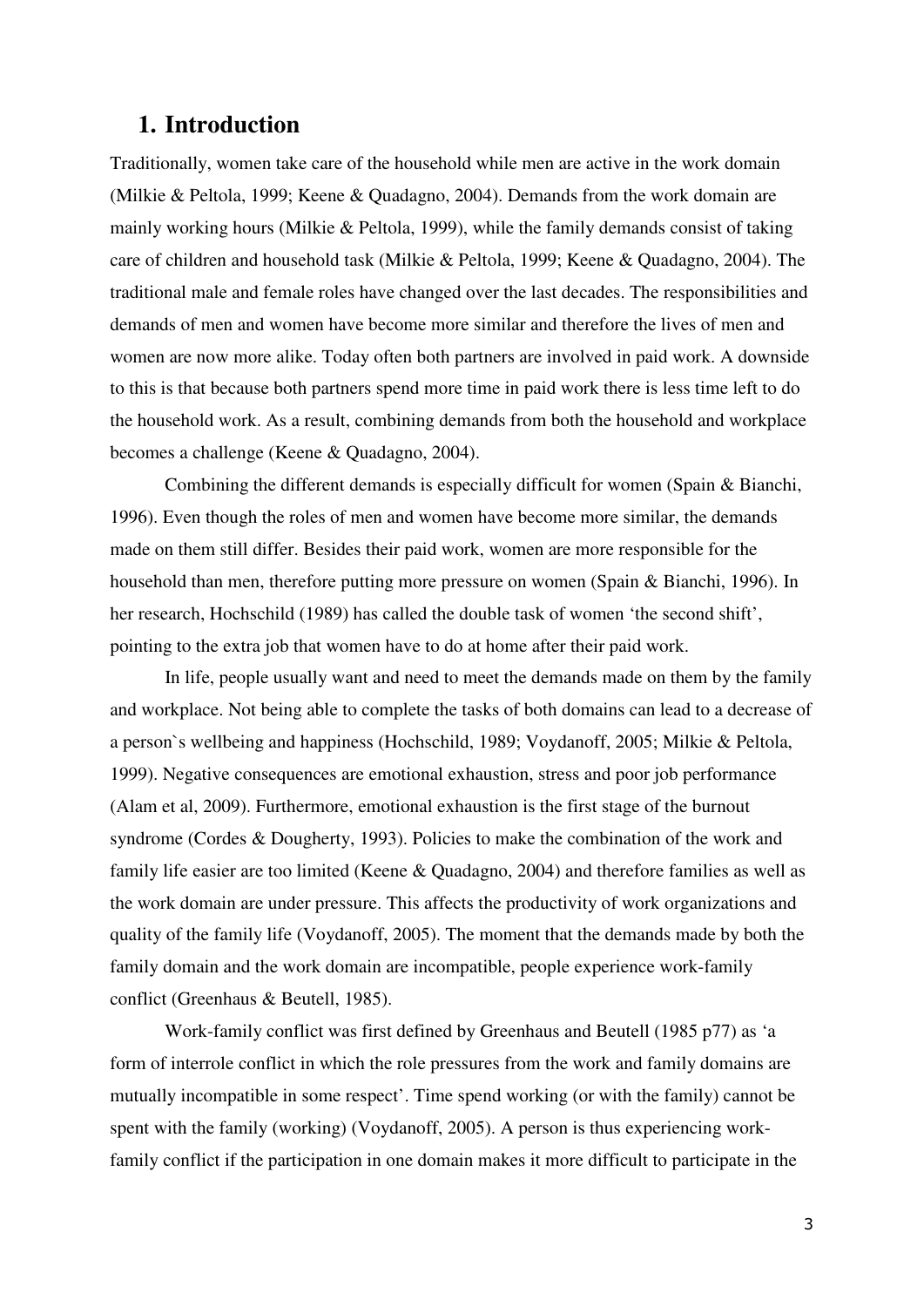other domain (Greenhaus & Beutell, 1985 p77). Work-family conflict becomes visible in two ways. First, there is the problem that a person cannot be physically present at home or at work when needed because of the demands of the other domain. Second, people might not be able to focus mentally on a role even when being physically present because of demands from the other domain (Greenhaus & Beutell, 1985).

The current study explores the relationship between work and family demands and perceived work-family conflict. For a long time, studies only looked at women when researching work-family conflict, leaving men aside. More recently it has become clear that the problem is also relevant for men. Moreover, research has shown that work-family conflict differs for men and women (Keene & Quadagno, 2004). This research focuses specifically on the influence of gender on the relationship between work and family demands and workfamily conflict. The following research question will be answered: *How is the relationship between work and family demands and perceived work-family conflict different for men and women in the Netherlands?* 

Three sub questions are used to answer the research question. The first part of the research looks at the general relationship between work and family demands and work-family conflict, answering the question: *What is the influence of family and work demands on perceived work-family conflict?* In the second part our attention goes to gender differences in work-family conflict. First, we explore if there are any differences in the levels of workfamily conflict of men and women, using the question: *Are there gender differences in levels of perceived work-family conflict?* This question is interesting because results from former research are not straightforward. The expectation that women are generally under more pressure than men because of their double role as housewife and provider of income is often not confirmed (Milkie & Peltola, 1999; Marks et al, 2001; Voydanoff, 1988; Hosking & Western, 2008). Some research even shows that men experience higher levels of work-family conflict than women (Milkie & Peltola, 1999; Marks et al, 2001; Voydanoff, 1988; Keene & Quadagno, 2004; Hosking & Western, 2008). After exploring this, our attention goes to the mechanisms behind work-family conflict, exploring how work-family conflict is different for men and women. Some research showed that women are more negatively affected by work demands because their traditional emphasize on the family (Gutek et al, 1991). However, the findings are not clear. Other research shows that women are not more negatively affected by household tasks than men (Milkie & Peltola, 1999; Marks et al, 2001; Keene & Quadagno, 2004). Research about the effect of children on work-family conflict for men and women show mixed results. Milkie and Peltola (1999) found in their research that the presence of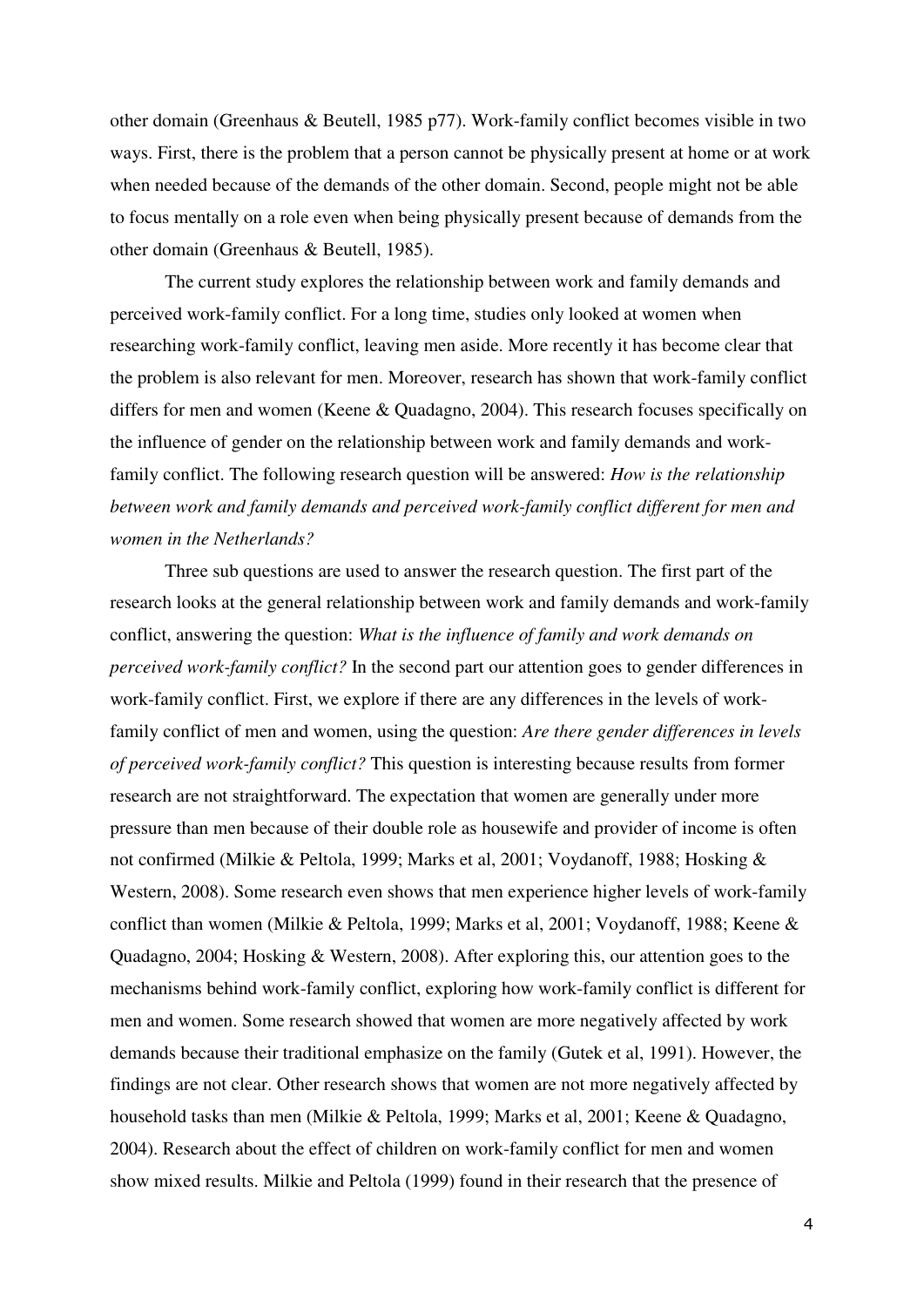young children negatively affects the work-family conflict of fulltime working mothers. Voydanoff (1988) also found this effect for men (Voydanoff, 1988). Marks et al (2001) found that having children does not affect the women`s work-family conflict. Unexpectedly, for men having children leads to less work-family conflict (Marks et al, 2001). In order to create more clarity the current research answers the following sub question: *Are there gender differences in the way that work and family demands lead to perceived work-family conflict?* 

#### Societal Relevance

As explained above, the struggle of combining demands from the work and family domain is relevant for many families today. Many people find it difficult to balance the demands of both domains because of limited time. The pressure on families is generally high (Milkie & Peltola, 1999). As explained above, this can lead to decreasing well-being and quality of the work and family life (Alam et al, 2009; Hochschild, 1989; Voydanoff, 2005; Milkie & Peltola, 1999). In order to prevent stress in families, it is important to find out what the main causes of work-family conflict are. With this, policies can be invented to prevent these issues or make the problems caused by incompatibility of work and family demands easier. This will increase stability and happiness in families and job performance at work and is thus good for the society and economy as a whole.

Furthermore, because of the aging of the Dutch society the Dutch government hopes to increase the number of working hours of the working population (Portegijs et al, 2008). In this light, it is interesting to see the effect of more working hours on the perceived workfamily conflict.

#### Scientific Relevance

The current research adds to existing literature, because it uses two main theories about gender differences in work-family conflict and explores which of these is the most accurate theory. The first theory is the gender perspective theory. In short, this theory states that men and women have different responsibilities that are culturally determined (Duxbury & Higgins, 1991). Family and work responsibilities of men and women are much more similar than before, but gender differences are still visible (Keene & Quadagno, 2004; Milkie & Peltola, 1999). Women still have the main responsibility over the household and men over the work domain (Milkie & Peltola, 1999; Keene & Quadagno, 2004; Gutek et al, 1991; Hochschild, 1989, Voydanoff, 1988). According to the gender perspective theory, neglecting one`s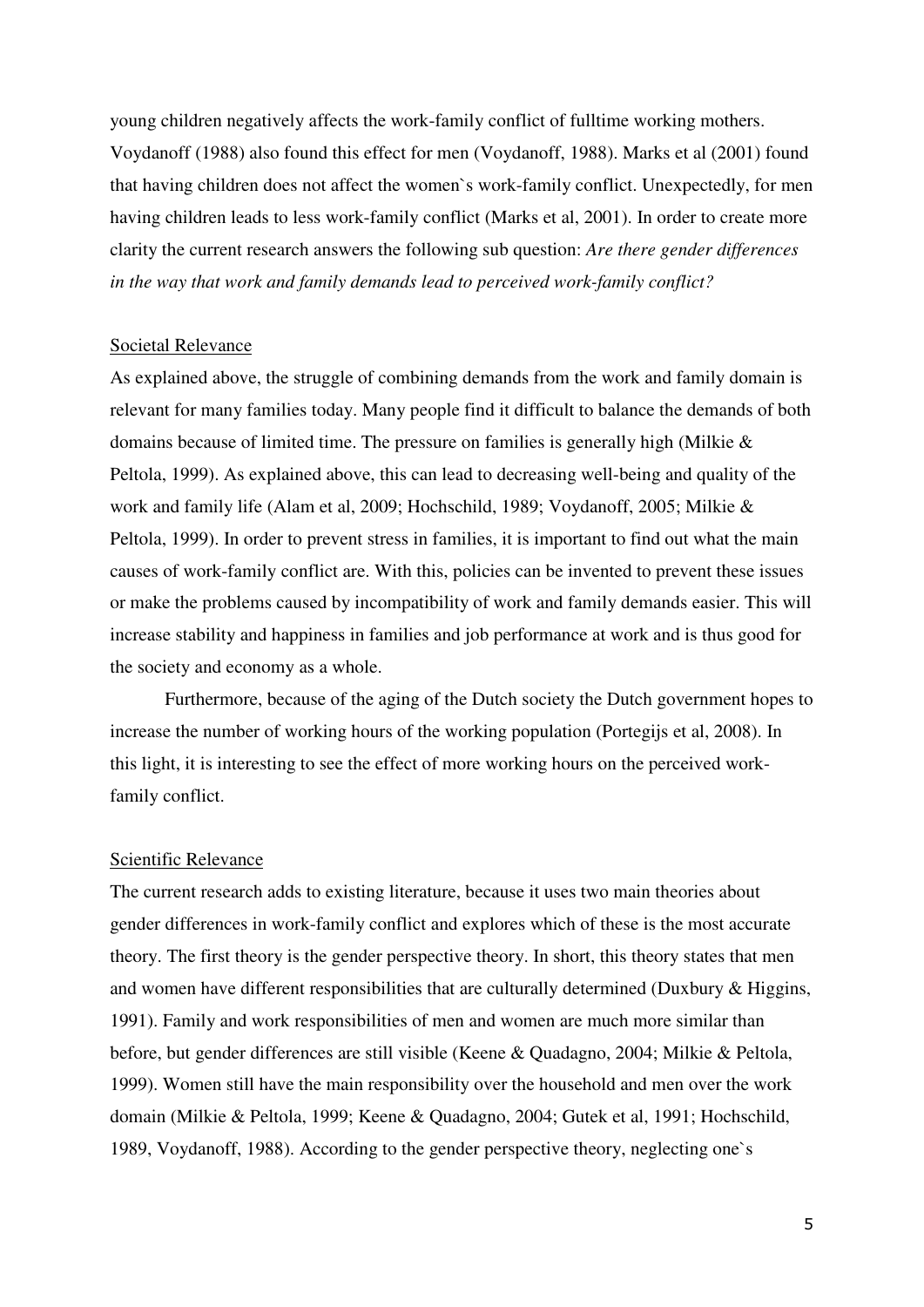responsibilities leads to work-family conflict (Duxbury & Higgins, 1991; Milkie & Peltola, 1999).

The second theory used in this research is the gender ideology theory. The main assumption here is that people have a gender ideology and they behave according to this in order to fulfill their gender identity (Minnotte et al, 2010; Greenstein, 1996). The theory states that women receive their female identity from participating in the household and men receive their male identity from participating in the work domain (Greenstein, 1996). The two theories are explained more thoroughly in the next section.

 Another addition of the current research to existing literature is the context in which it takes place. Researching gender differences in work-family conflict in the Netherlands is interesting because of the emphasize on part-time work for women in this country. The increased labor participation of women in the Netherlands over the last decades is for the biggest part in part-time jobs. The amount of part-time working people, mainly women, is also much higher in the Netherlands than in other European countries (Portegijs et al, 2008). Working part-time might be a good alternative for fulltime work because working less hours can lead to a decrease or change in work-family conflict.

The current study starts with the theory and findings of earlier research. The hypotheses, which are derived from the theories, are discussed here. After this, the data and methods of the research are discussed, followed by the results, conclusion and discussion.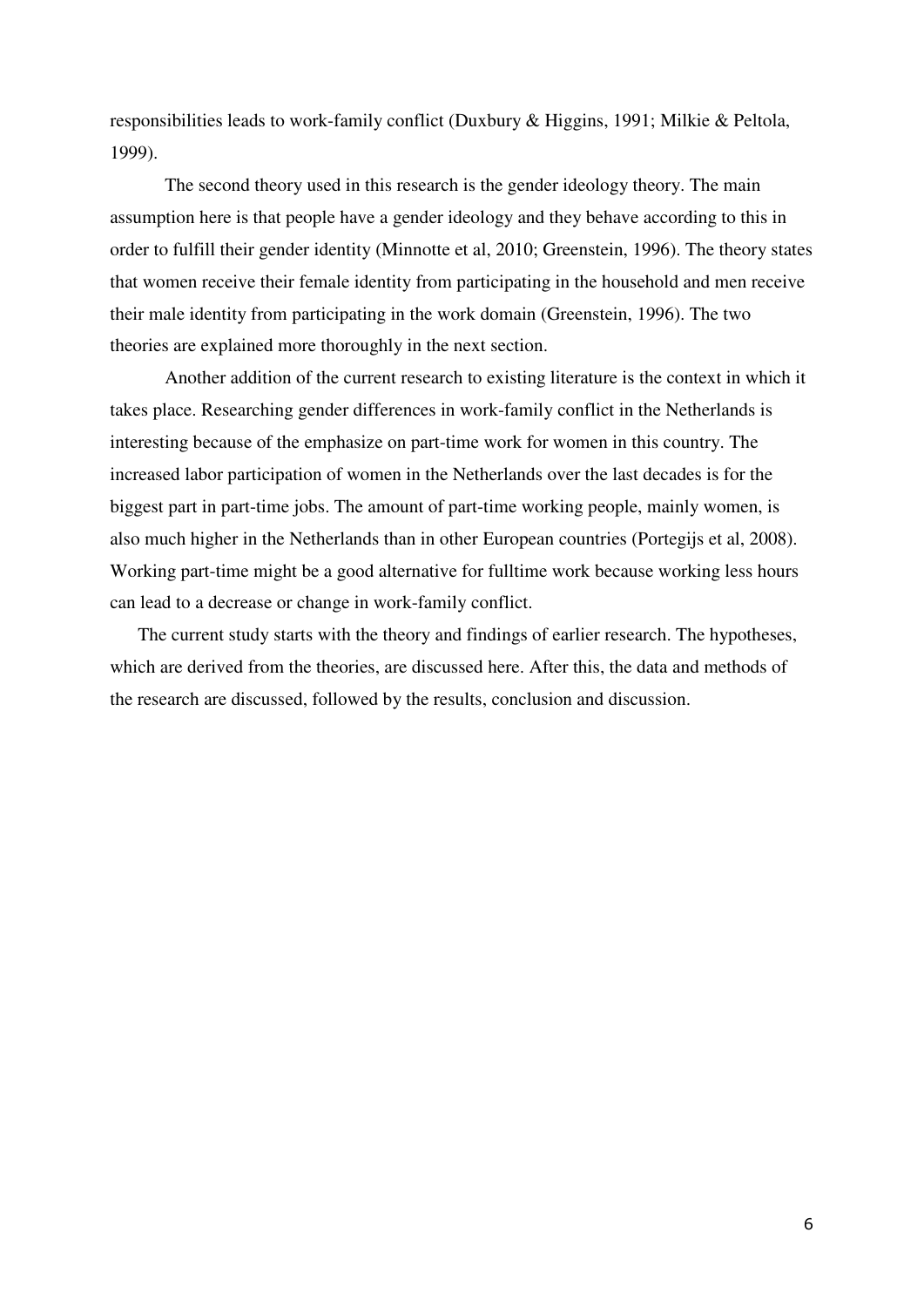# **2. Theory and Hypotheses**

# **1. Time-Based Theory**

In this part, the general relationship between work and family demands and perceived workfamily conflict is discussed. The research uses a time-based approach to explain the influence of work and family demands on the perceived work-family conflict. The time-based theory assumes that time is a fixed resource (Voydanoff, 2005; Hosking & Western, 2008; Milkie & Peltola, 1999). Both the family and the work domain require time. Time-based demands include the time spend in paid work, but also the time that is necessary to properly run a family (Voydanoff, 2005). An important assumption of the time-based theory is that time spend in the work domain cannot be spent with the family. Also, time spend with the family cannot be spent working (Voydanoff, 2005; Milkie & Peltola, 1999). Family and work demands are therefore often seen as competing with each other (Voydanoff, 2005; Milkie & Peltola, 1999). The work domain demands that people are present at a certain time, but also the family domain requires that people are present to fulfill tasks on a particular hour. An example of this is preparing meals that need to be ready at a specific time (Hochschild, 1989). Because of the competitiveness of the demands and the problem of fixed time, many demands might not be met (Milkie & Peltola, 1999). The total demands can be too high to fulfill them all in the 24 hours that one day has (Milkie & Peltola, 1999). However, people with a paid job and a family have a commitment to this. They want, but also need to fulfill the demands made by both domains. If this is, because of time limitations, not possible this can result in people experiencing stress and unhappiness (Hochschild, 1989; Voydanoff, 2005; Milkie & Peltola, 1999). Not being able to meet the demands from the work and family domains thus leads to work-family conflict (Hochschild, 1989; Voydanoff, 2005; Milkie & Peltola, 1999). The level of work-family conflict as well as the main cause of it differs between people. The number of demands from the work and the family are positively related to the levels of work-family conflict that people are experiencing (Milkie & Peltola, 1999).

#### Work Demands

One indicator of a person`s work-family conflict are someone`s work demands. If a person cannot meet his or her work demands or work demands result in not meeting family demands than the perceived work-family conflict increases. The most important work demand is the number of hours people have to work (Voydanoff, 2005). Long working hours affect the extent to which a spouse can be present for family activities. Many authors recognize the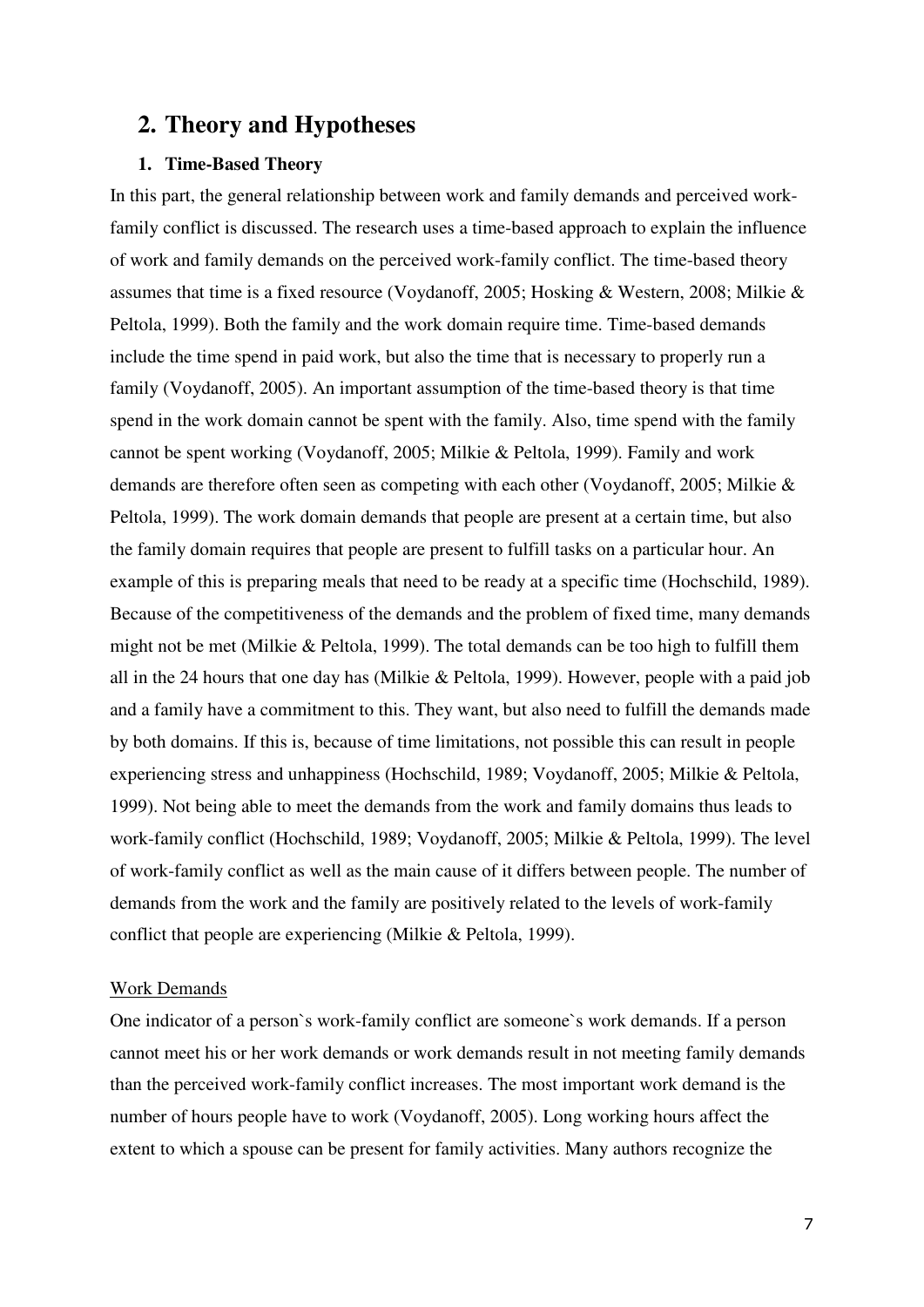negative influence of long working hours on work-family conflict (Voydanoff, 1988; Alam et al, 2009; Karimi, 2009; Keene & Quadagno, 2004; Hosking & Western, 2008).

Results of earlier research show a clear picture. Generally, longer working hours led to more work-family conflict (Keene & Quadagno, 2004; Milkie & Peltola, 1999; Hosking & Western, 2008; Alam et al, 2009). Hosking and Western (2008) however also found that when women or men unexpectedly needed to make longer working hours for that day, their workfamily conflict was not affected (Hosking & Western, 2008). Milkie and Peltola (1999) found that working fulltime leads to more conflict compared to part-time work, but only for women (Milkie & Peltola, 1999). In general, research shows that higher work demands have a negative influence on work-family conflict. This leads to the following hypothesis.

Hypothesis 1: Greater work demands lead to more perceived work-family conflict.

#### Family Demands

The second domain related to work-family conflict is the family domain. Two types of demands are important: first of all, household tasks are an important contribution to workfamily conflict (Milkie & Peltola, 1999). Household tasks have to be done regularly and often take much time. Tasks like preparing meals are even more demanding, because these are tied to a specific time in the day (Hochschild, 1989). Besides household tasks, taking care of children is a demanding family demand that affects people`s work-family conflict (Keene & Quadagno, 2004). Especially more and younger children at home results in more perceived work-family conflict, because this increases the demands on the caretaker (Milkie & Peltola, 1999). In general it is expected that more family demands lead to more perceived conflict (Keene & Quadagno, 2004; Voydanoff, 1988).

Results about this expectation are mixed. Keene and Quadagno (2004) show that from all family demands only the children living at home have a significant influence on the perceived work-family conflict (Keene & Quadagno, 2004). Milkie and Peltola (1999), on the other hand, show that for both men and women doing more housework negatively affects their work-family conflict. Voydanoff (1988) found that for both men and women the time spend at the family domain is not at all related to work-family conflict. The expectation that greater family demands lead to more perceived conflict is thus supported by some research, but not all. The time-based theory leads to the following hypothesis.

Hypothesis 2: Greater family demands lead to more perceived work-family conflict.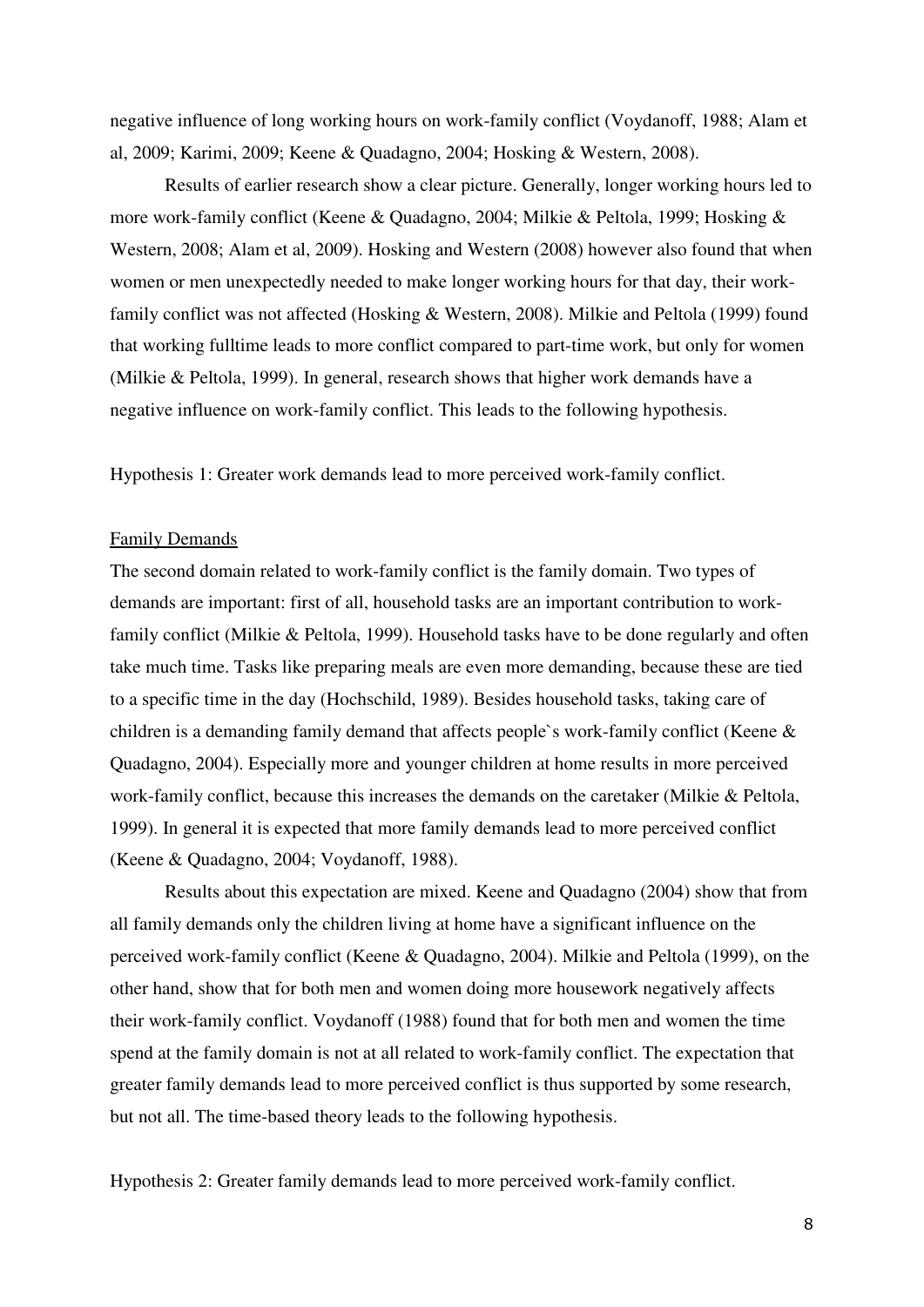#### **2. Gender Differences**

The current research takes into account gender when looking at the influence of work and family demands on the perceived work-family conflict. As noted above, the research compares two theories that both attempt to explain gender differences in work-family conflict. In this section, the gender perspective theory and gender ideology theory are explained.

#### *Gender Perspective Theory*

The first theory that can be used to explain gender differences in work-family conflict is the gender perspective theory. According to this theory, gender is able to influence the behavior of people in the work and family domain, because of the different responsibilities that men and women have in these domains. The responsibilities that men and women have in the work and family domain are culturally determined. Traditionally, for women the most responsibilities and demands can be found in the family domain. Cooking, cleaning, shopping, preparing meals and more tasks of this kind are her responsibility. Besides this, taking care of children is mainly a female responsibility. On the other hand, most male responsibilities and demands are found in the work domain. His role as the provider of income for the family is dominant (Milkie & Peltola, 1999; Keene & Quadagno, 2004; Gutek et al, 1991; Hochschild, 1989, Voydanoff, 1988).

It is important to notice that in recent decades there has been an equalization of gender expectations resulting in more similar demands for men and women (Keene & Quadagno, 2004; Milkie & Peltola, 1999). Men spend a little more time at the family domain than before, but especially the demands that women experience from the work domain have grown massively over the last decades. Because of these changes, women are now involved in both the work and family domain, while the main domain for men is still the work domain. The total pressure has thus grown much for women, but not so for men (Milkie & Peltola, 1999). The difference in responsibilities for men and women influences their experience of workfamily conflict (Milkie & Peltola, 1999). According to the gender perspective theory, people experience work-family conflict if they do not fulfill their responsibilities (Duxbury & Higgins, 1991). Women need to meet the demands from both the work and family domain. However, since culturally seen their main domain is still the family, not being able to meet all family demands leads to the most guilt and anxiety for women (Duxbury & Higgins, 1991). On the other hand, men who are highly involved in the family domain at the expense of their paid work can feel like they neglect their work responsibilities and therefore experience workfamily conflict (Duxbury & Higgins, 1991).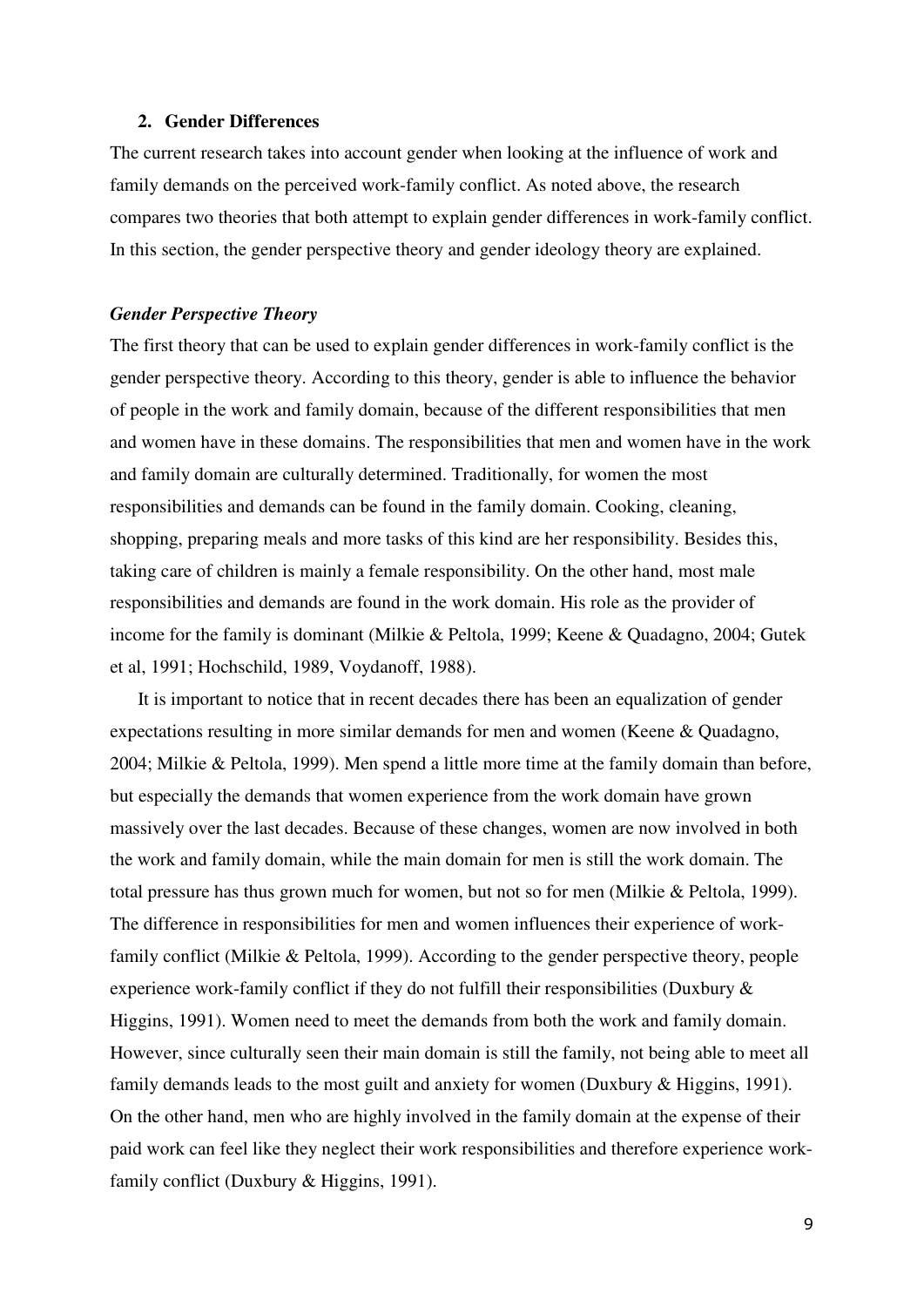## *Gender Ideology Theory*

The gender ideology theory is the second theory which can be used to explain gender differences in perceived work-family conflict. Greenstein (1996; p. 586) first defined gender ideology as 'how a person identifies herself or himself with regard to marital and family roles that are traditionally linked to gender'. A person`s gender ideology is able to determine which behaviors fit into the male and the female role. Being male or female than leads to a different set of responsibilities and tasks. Marital roles provide an opportunity for people to fulfill their identities. The identification with a certain gender role is related to the division of labor in the home (Greenstein, 1996). The division of household labor is still relatively traditional. The gender ideology of women thus states that taking care of household tasks and children is the most important responsibility for them, while the gender ideology of men states that providing income for the family is most important (Minnotte et al, 2010; Greenstein, 1996).

The gender ideology is able to determine how men and women experience the workfamily conflict (Minnotte et al, 2010). Activities that fit in the gender ideology of men and women will not result in more work-family conflict. For example, taking care of children and the household will not lead to more work-family conflict for women, because this behavior comes naturally to them and confirms their identity (Minnotte et al, 2010). However, not participating in activities that fulfill one`s gender ideology or participating in activities that challenge one`s gender ideology violates one`s beliefs about proper behavior (Greenstein, 1996). This in turn will lead to higher levels of perceived work-family conflict (Minnotte et al, 2010). In other words, men who are involved in paid work are being normal and will not experience increased levels of work-family conflict (Minnotte et al, 2010). However, women who are involved in paid work are being unnatural and going against their gender ideology and will therefore experience higher levels of work-family conflict (Minnotte et al, 2010). Men and women who do not participate in line with their gender ideology experience higher levels of work-family conflict, because their behavior differs from what they see as the optimal situation (Minnotte et al, 2010).

Below, we show how the two theories lead to some extend to different hypotheses about the effect of work and family demands on the perceived work-family conflict of men and women.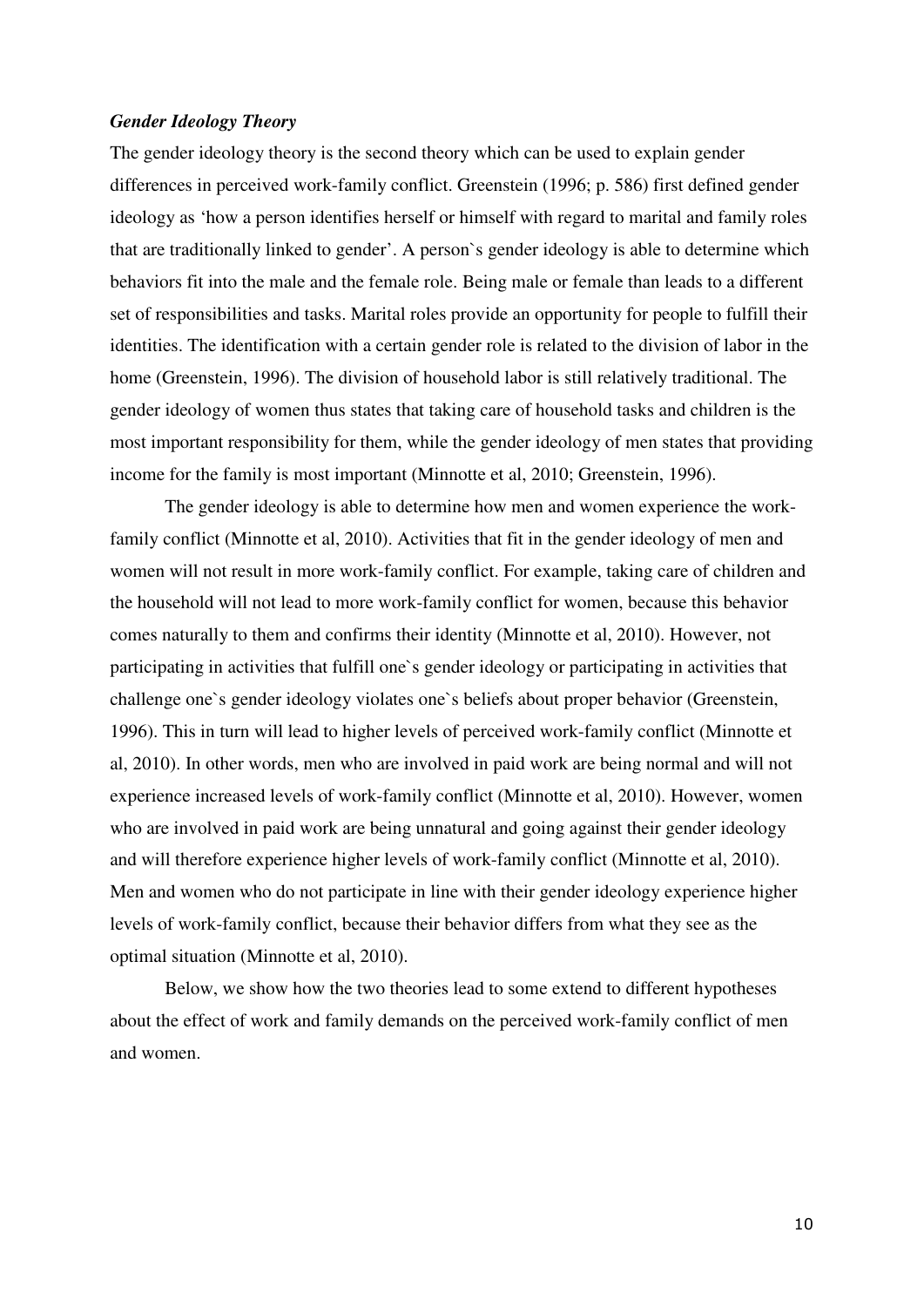#### Total Demands on Women and Men

The gender perspective theory states that cultural norms demand that women have to take care of housework and child responsibilities besides their paid work, while men are mainly involved in paid work (Milkie & Peltola, 1999; Hochschild, 1989; Hosking & Western, 2008). Compared to men, women generally do more housework and make greater sacrifices to make sure that work and family runs well**.** The explanation from the gender perspective for this is that women feel more responsibilities for the household and child-caring tasks because this is their traditional domain (Shelton, 1992; Hochschild, 1989). It is expected that women experience higher levels of work-family conflict because the total demands of family and work are higher for women than for men (Milkie & Peltola, 1999; Hochschild, 1989; Hosking & Western, 2008).

The expectations from the gender ideology theory point in the same direction. This theory states that women want to meet their family demands because this gives them their female identity (Milkie & Peltola, 1999). For women, paid work is only acceptable if they also participate in child caring and housework (Milkie & Peltola, 1999). Working women thus experience a higher pressure than working men. The difference with the gender perspective is that women are not involved in housework because it is their responsibility, but simply because they want to do this. In this sense, women will not be negatively affected by the family demands, because these tasks come natural to them (Minnotte, 2010). However, participating in both domains leads to more pressure and therefore women experience higher levels of work-family conflict than men (Milkie & Peltola, 1999).

 Findings from earlier research show a clear picture, but not in the expected direction. Much research shows that men experience more work-family conflict than women (Milkie  $\&$ Peltola, 1999; Marks et al, 2001; Voydanoff, 1988; Hosking & Western, 2008). It also seems that women do not make more sacrifices at work to fulfill family responsibilities (Milkie  $\&$ Peltola, 1999). The findings thus reject the idea that women are under more pressure than men. However, since existing theory goes against this idea, the following hypothesis will be tested. Unfortunately, analyses cannot distinguish between the different theoretic approaches, since the expectations from both theories point in the same direction.

Hypothesis 3: Women experience more work-family conflict than men.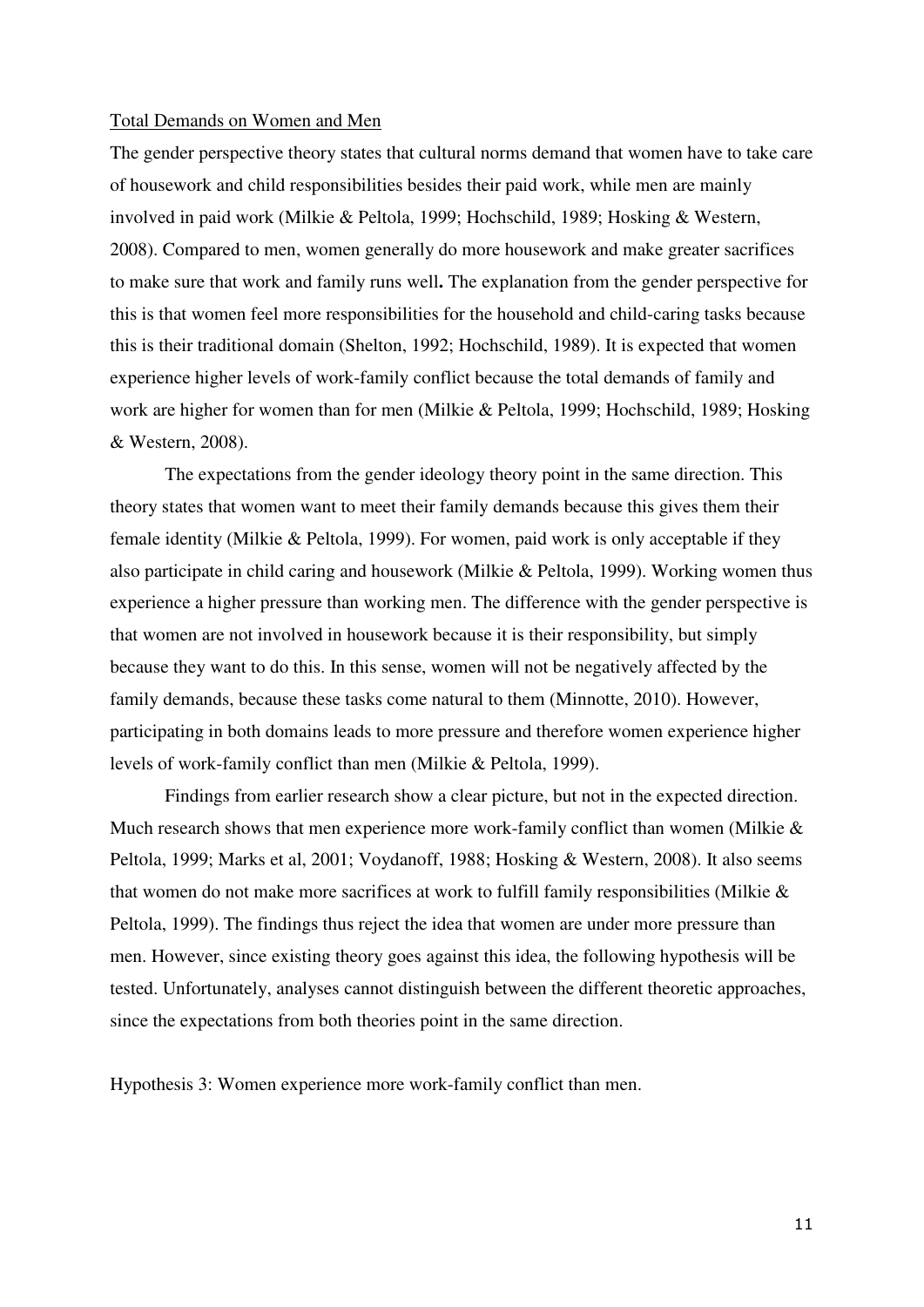## Work Demands

The gender perspective expects that spending time at the other sex`s domain will increase levels of perceived conflict, because in that case cultural expectations are not met. Men perceive more work-family conflict when they spend more time in the family domain, because they then have a higher chance of not meeting their work responsibilities (Milkie & Peltola, 1999). The female situation is more complicated. Even though it has become more accepted for women to work, they still have to meet their family responsibilities. However, when working more hours the chance grows that this is not the case. Women should then perceive more work-family conflict when they spend more hours in paid work. Working men are fulfilling their role as the provider and therefore experience less work-family conflict than working women who do not or only partially meet their family responsibilities when they work (Milkie & Peltola, 1999; Gutek et al, 1991).

Again, the gender ideology theory leads to the same expectations, but for different reasons. The traditional gender ideology states that working does not agree with the ideology of women (Minnotte et al, 2010). It is seen as unnatural; only men should be involved in paid work. Women are not able to fulfill their female identity as mother and housekeeper when they work. Participation in paid work therefore results in a higher work-family conflict for women than for men (Minnotte et al, 2010).

Research of Gutek et al (1991) confirm the expectations described above. However, much other research contradicts with it. A clear finding is that the work-family conflict of men is negatively affected by their working hours (Milkie & Peltola, 1999; Marks et al, 2001; Voydanoff, 1988; Keene & Quadagno, 2004; Hosking & Western, 2008). This contradicts with the expectations from the gender perspective, which state that men meet their cultural expectations as a provider of the family when they work and with the expectation from the gender ideology that men feel like they are fulfilling their identity when they work. In past findings, the relationship between working hours and work-family conflict is not so clear for women. Milkie and Peltola (1999) found no relationship between working hours and workfamily conflict for women. Marks et al (2001) found that the females` working hours reduced her work-family conflict. However, working in the weekend increased her feelings of workfamily conflict (Marks et al, 2001). Voydanoff (1988) on the other hand found that working hours are positively related to work-family conflict for women. However, in this research weekend work is not related to more work-family conflict for women (Voydanoff, 1988). Keene and Quadagno (2004) found that working hours increased work-family conflict for both men and women. This relationship was greater for women than for men.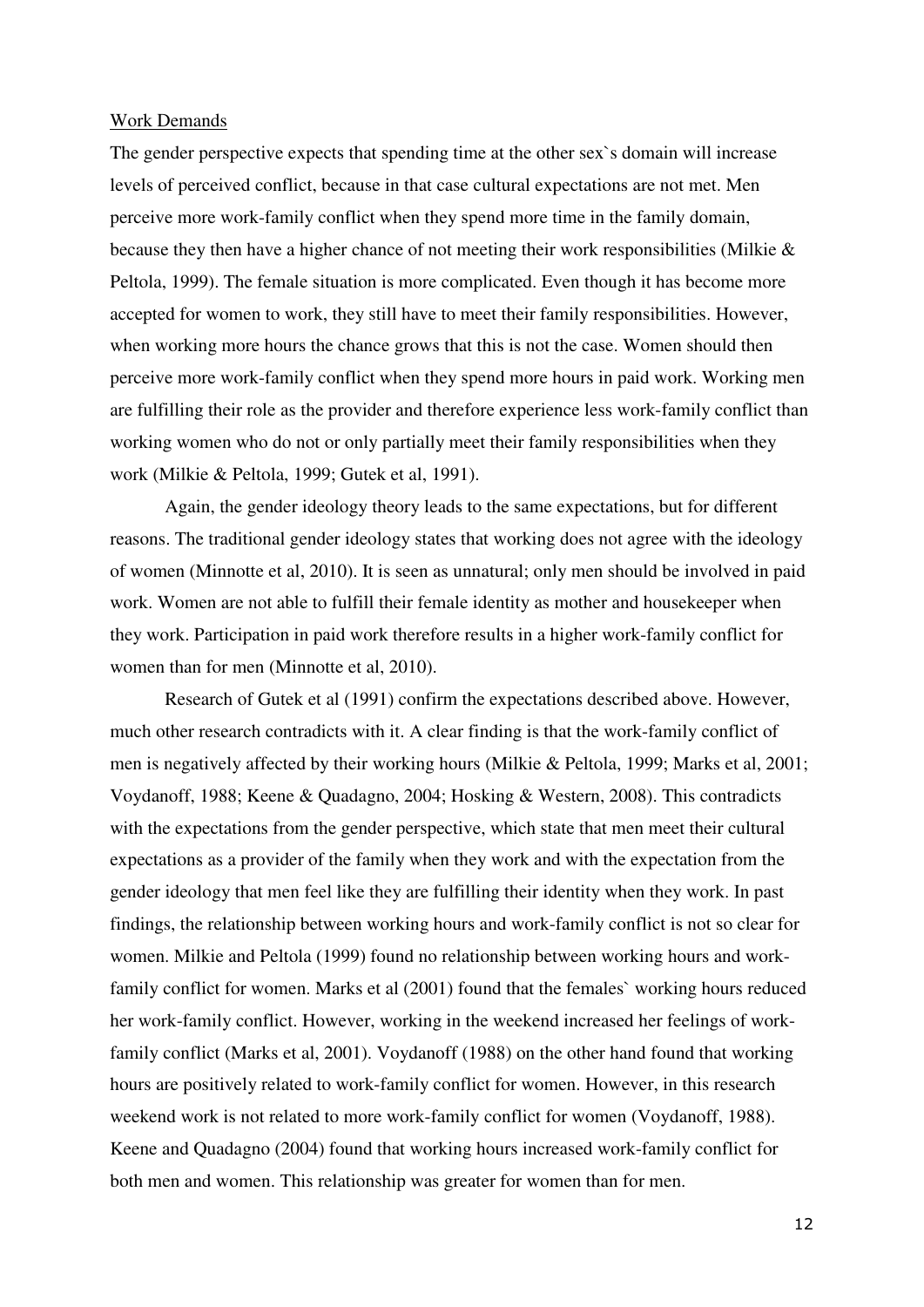The findings on this subject are not straightforward. Because the contradictory results cannot be explained by existing theory, this research will test a hypothesis based on the theory described above.

Hypothesis 4: Work demands have a more negative effect on the perceived work-family conflict for women than for men.

#### Household Tasks

As part of the family demands, household tasks have an influence on people`s perceived work-family conflict. As stated above, the gender perspective theory states that the family domain is the responsibility of women and not so much of men (Milkie & Peltola, 1999; Keene & Quadagno, 2004; Gutek et al, 1991; Hochschild, 1989, Voydanoff, 1988). Because of this, household tasks sooner lead to work-family conflict for women than for men. However, not only the hours spend on household tasks but also the kind of household tasks a person does has an effect on one`s work-family conflict (Milkie & Peltola, 1999; Hochschild, 1989). Previous research pointed out that household tasks are still divided according to gender (Ferree, 1991). Typical female tasks are cooking, shopping and cleaning; men engage more in repair work (Hochschild, 1989). The different tasks have a different effect on work-family conflict because of their flexibility (Hochschild, 1989). Female tasks like cooking and cleaning need to be done at a certain time, while repair work can often wait and be planned at the best time. Because of the lesser flexibility in the female tasks, women experience more stress in their household tasks. Moreover, women, in contradiction to men, often do several tasks at the same time. For example, making a shopping list while cleaning the kitchen (Hochschild, 1989). This increases the pressure on women and therefore the level of her work-family conflict. Another reason why household work is more conflicting to women than for men is that in general besides housework tasks, dealing with children is also the responsibility of women. The housework of women is thus also more often interrupted by child-responsibilities (Hochschild, 1989). Finally, typical female tasks are the least 'fun' tasks to do. The tasks are dirtier and sometimes seem unending, therefore giving a higher feeling of overload and conflict (Hochschild, 1989). Because of the lesser flexibility and higher chance of interruption of the female household tasks it is expected that housework has a more negative effect on work-family conflict for women than for men (Milkie & Peltola, 1999).

The gender ideology contradicts with the gender perspective on this point. The gender ideology states that the household tasks come natural for women and gives them their female

13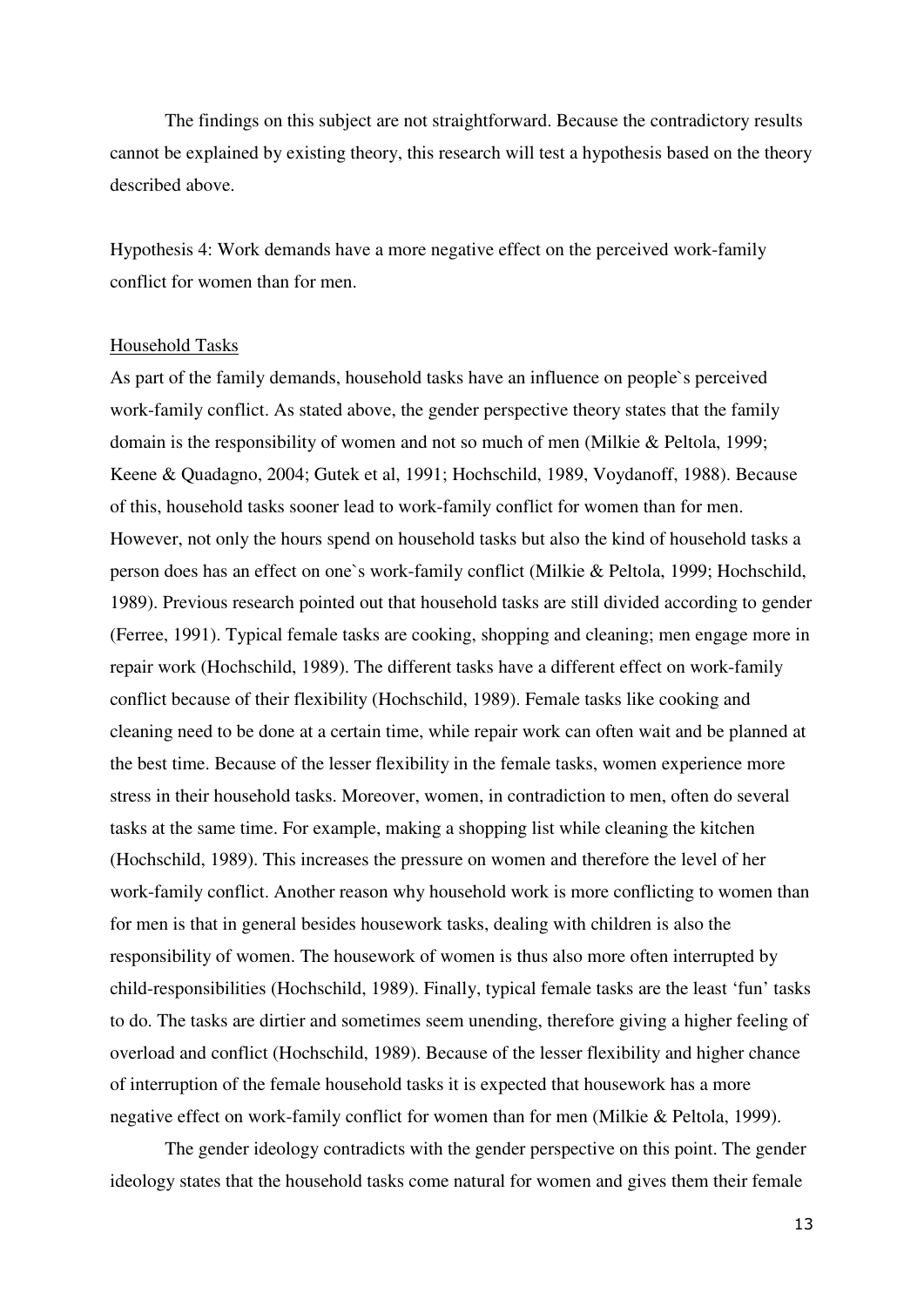identity. Housework does not lead to more pressure, but has a moderating effect on women`s work-family conflict (Minnotte et al, 2010). The opposite is true for men. Housework time does not fulfill their male identity and therefore has a more negative effect on their workfamily conflict.

Much research disagrees with the gender perspective. Milkie and Peltola (1999) found that housework did not affect women more negatively than men. Marks et al (2001) found that the housework time of the woman did not influence her work-family conflict (Marks et al, 2001). Voydanoff (1988) found no relationship between time spend at household tasks and work-family conflict for men. Keene and Quadagno (2004) found no relation for both women and men.

The current research uses two opposite hypotheses, drawn from the gender perspective and gender ideology theory.

Hypothesis 5a: Housework has a more negative effect on women`s work-family conflict than it has on men's.

Hypothesis 5b: Housework has a more positive effect on women's work family conflict than it has on men's.

## Children

Besides housework, children are an important family demand. The arguments made by the gender perspective and the gender ideology theory are the same for the effect of having children as they were on the effect of household tasks on work-family conflict. The gender perspective expects that the presence of children negatively affects the work-family of conflict of women, but not men, because women have a greater responsibility for taking care of their children which leads to more pressure on women (Milkie & Peltola, 1999).

 Again, the gender ideology theory contradicts with the gender perspective. The gender ideology states that taking care of children fits in the gender ideology of women and therefore does not lead to more work-family conflict for them. On the other hand, taking care of children will lead to more work-family conflict for men (Minnotte et al, 2010).

Results about the relationship between children and work-family conflict show a mixed picture. Most research shows that having children leads to more conflict for women (Milkie & Peltola, 1999; Voydanoff, 1988). However, research from Marks et al (2001) did not confirm this. Moreover, it seems that spending more time with his family has a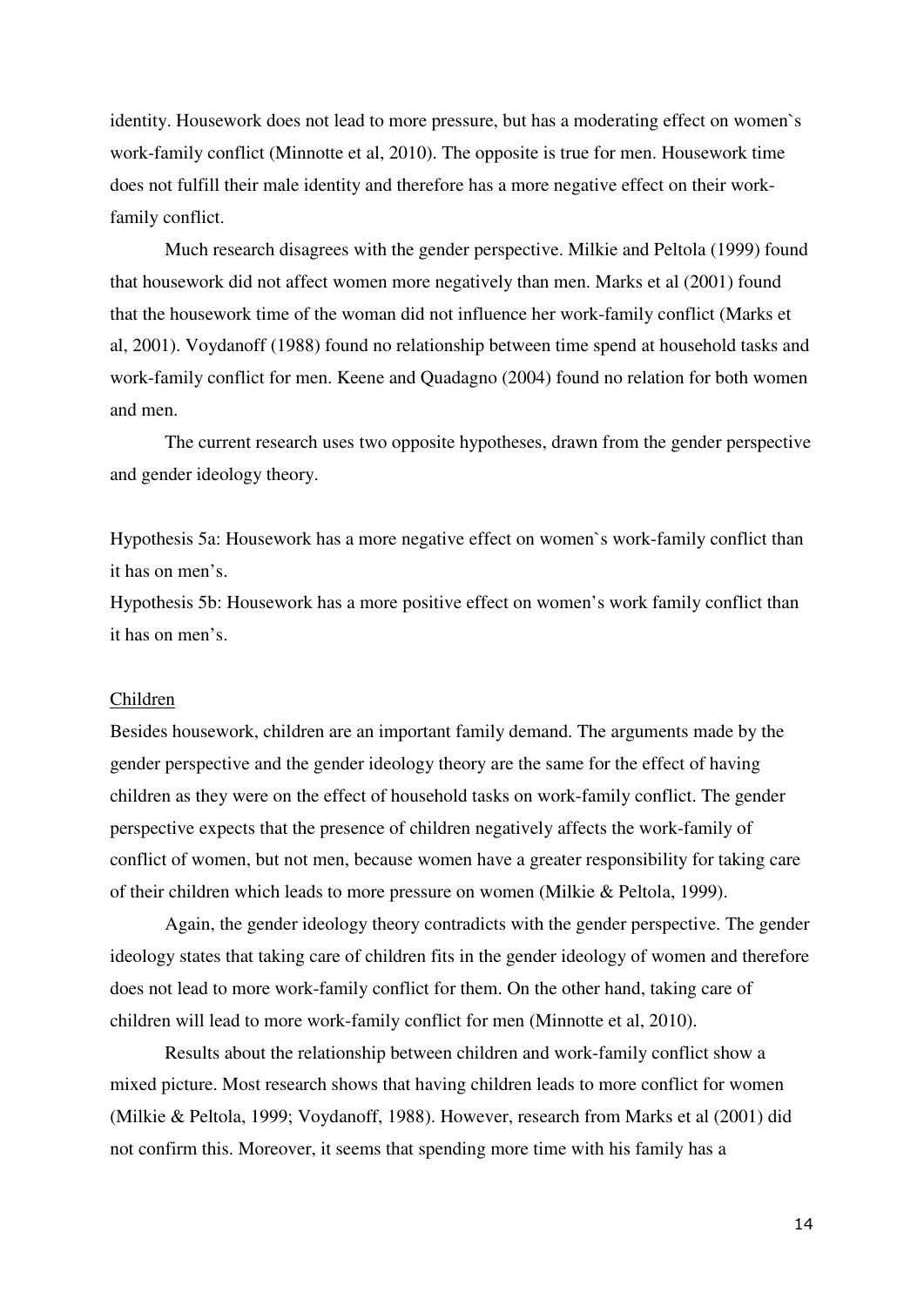moderating effect on the man's work-family conflict (Voydanoff, 1988; Marks et al, 2001). This research tests the following hypotheses.

Hypothesis 6a: Having Children has a more negative effect on women's work-family conflict than it has on men's.

Hypothesis 6b: Having children has a more positive effect on women's work-family conflict than it has on men's.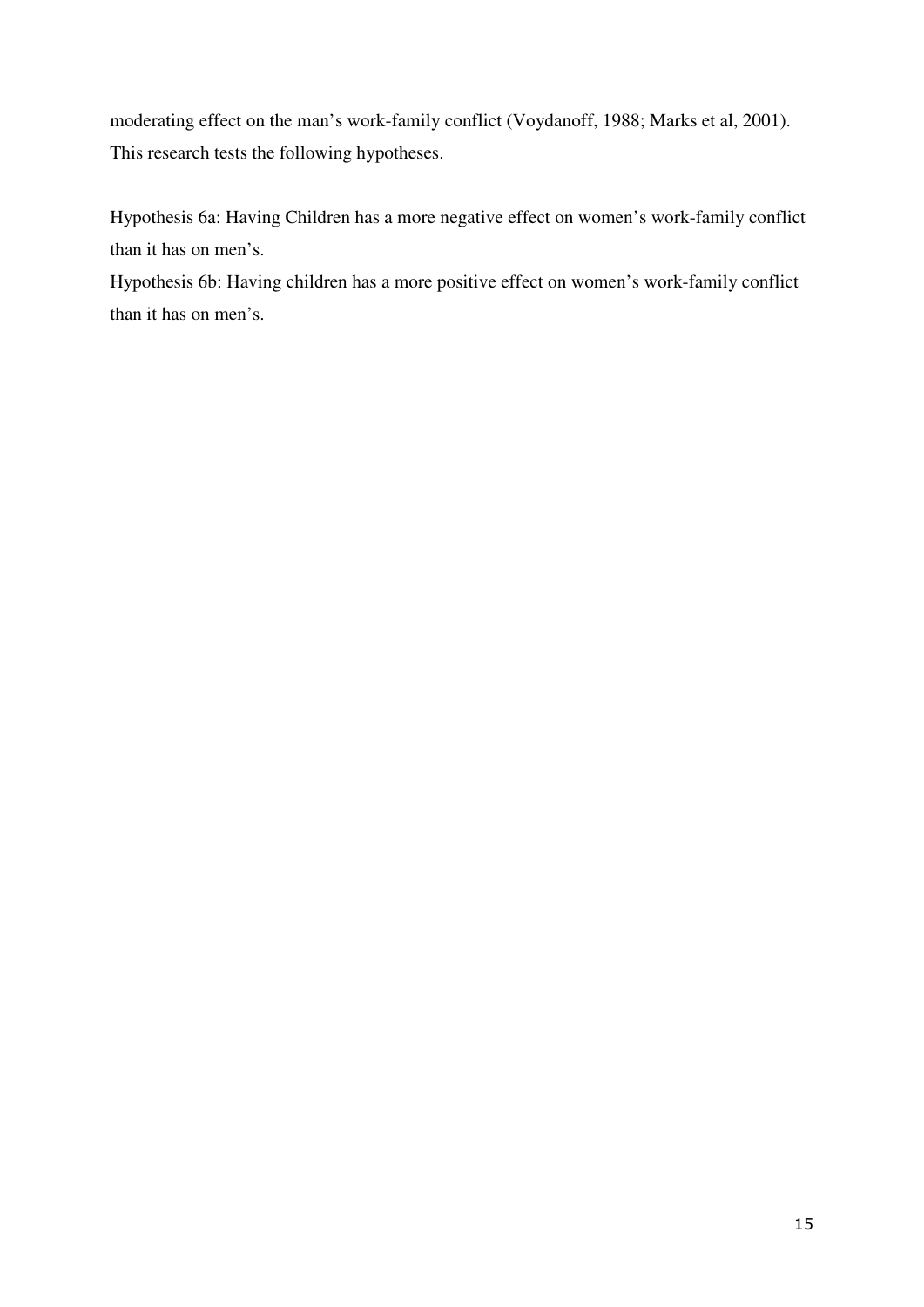# **3. Methods**

# **1. Data**

This research uses data from the International Social Survey Program (ISSP). The ISSP is a continuing cross-national program on social science topics (www.issp.org). The program started in 1984 with just four members – Australia, Germany, Great Britain and the United States – but has now grown to 47 member countries all over the world (www.gesis.org).

The 2002 ISSP data, Family and Changing Gender Roles 3 is, after two studies from 1988 and 1994, the latest dataset that focuses on gender and family relations. From the 34 countries that are present in this dataset, this research only takes the Netherlands into account.

In the Dutch dataset, respondents were randomly selected through the selection of clusters of addresses (ISSP, 2004). The addresses were contacted one after another. In each address a respondent was selected. Unfortunately, the ISSP report gives no further information on which people in a household are selected and why. Respondents were asked to complete a questionnaire; 1249 respondents completed the ISSP-questionnaire. The overall response rate was 34 percent (ISSP, 2004).

For the current research, a specific target group is selected from the Dutch participants. The target group consists of married and cohabiting people who are involved in paid work and live in the Netherlands. This group is selected because the research explores combining work and family. Therefore, people who do not have a paid job are not part of it. Housewives are not taken into account because we want to research the effect of labor participation. The selection of this specific group of respondents means that the research is not representative for the entire Dutch society, but only for married and cohabiting people who have a paid job.

From the 1249 Dutch people in the dataset, a target group of 417 respondents was selected. After taking out the cases that have a missing value on one of the used variables, a group of 311 respondents remains. Because of the 25 percent decrease of the target group after removing the missing cases, we decided to go over to data imputation. The variables causing the lost of respondents were income, housework time and work-family conflict. Mainly the variable income led to much missing values. Here, there were only 346 valid cases. Reporting income is a sensitive matter and therefore respondents might have been reluctant in doing this. The second variable with missing values is housework time. This variable had 402 valid cases. Thirdly, the variable that describes the respondent`s work-family conflict had 398 valid cases. In order to decrease the number of missing values, mean value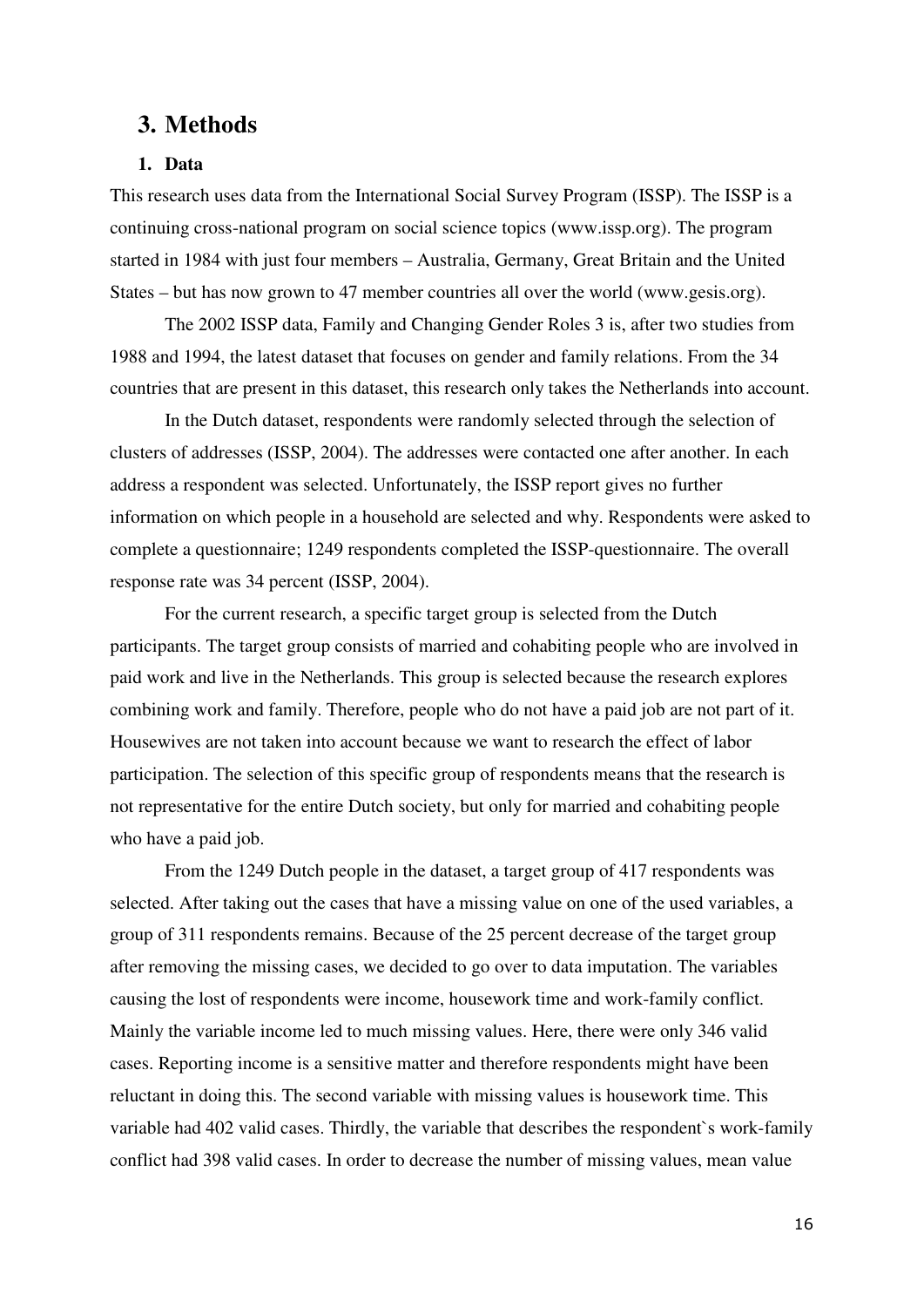substitution was used. All missing values on the variables described above were replaced with the mean of that variable. After the mean value substitution, the target group existed again of 417 respondents.

The dataset is representative according to gender, working situation and education. The target group contains 244 men and 173 women. The working population in the Netherlands in 2002 consisted of 33% more men than women (statline.cbs.nl). The ISSP dataset contains slightly more women; however, the numbers are more or less the same as the composition of the Dutch working population. The working life of the respondents in the dataset also agrees with the Dutch society. In the Netherlands in 2002 the mean number of working hours per week for women was 24,5 and 37,1 for men (www.cbs.nl). In our data set women work generally 23.02 hours per week, a little less than in the Netherlands in general and men work with 39.95 hours a bit more than in the Netherlands in general. This means that the gap between men and women is larger in the dataset than in the Dutch population. However, these differences are not large enough to affect the credibility of the dataset. The educational level of respondents also agrees with the Dutch society (statline.cbs.nl).

#### **2. Measures**

#### Dependent Variable

In the ISSP questionnaire, the respondents were asked to respond on different issues regarding work-family conflict. The first statement measured if respondents could not meet their family demands because of high work demands; the second statement measured whether respondents in general had difficulty meeting family demands; the third statement measured if respondents were not able to meet work demands because of high family demands; and the last statement measured if respondents in general had difficulty in meeting their work demands. There were four possible answers on these statements, ranging from 'never' to 'several times a week'.

We constructed an overall measurement of work-family conflict by taking these statements together in one variable. This new variable measures the total amount of workfamily conflict that respondents experience. Because the original variables consist of four possible answers, the combined variable is an artificial variable that ranges from four to sixteen, where higher scores indicate higher perceived work-family conflict compared to lower scores that indicate low work-family conflict.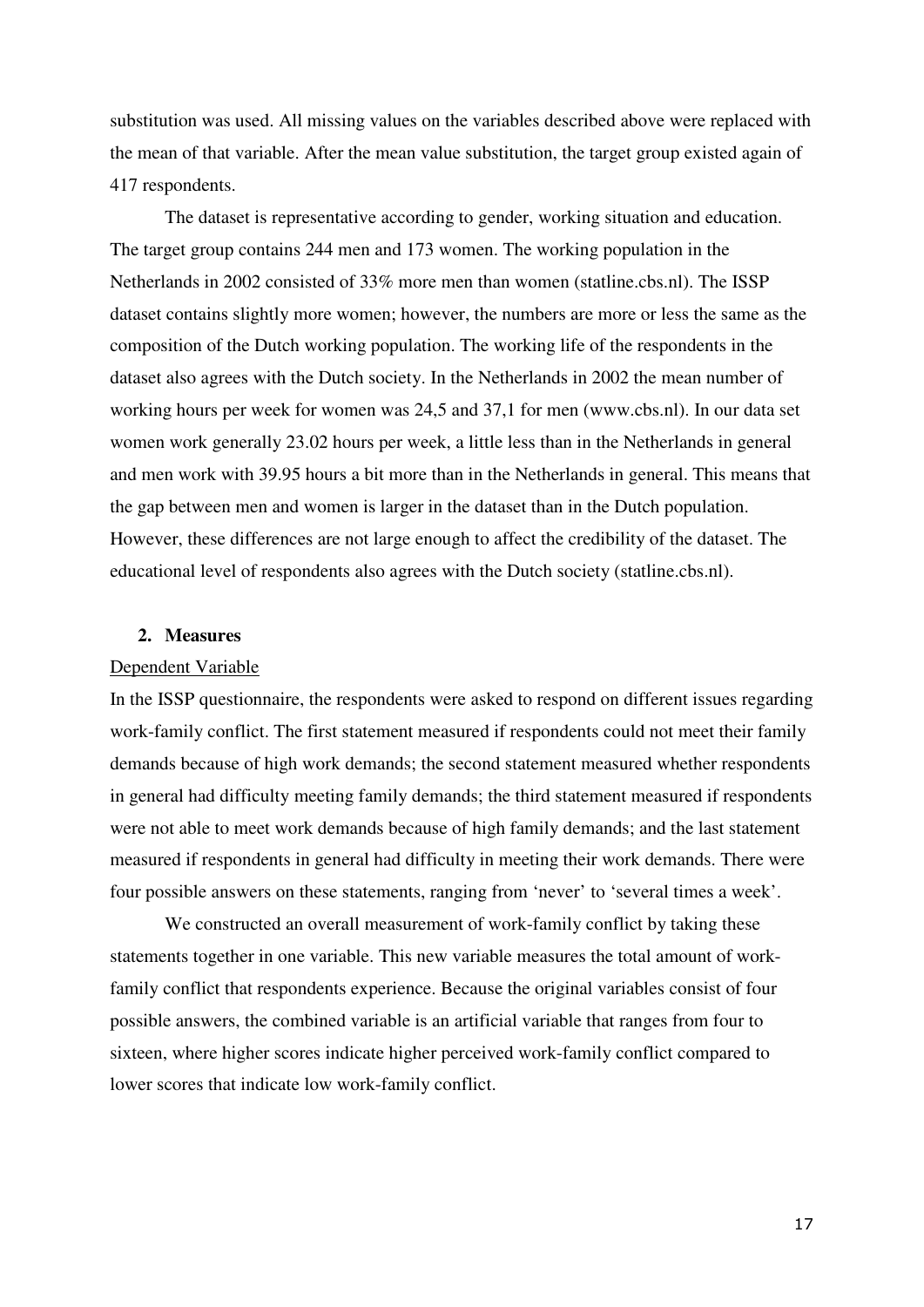#### Independent Variables

The independent variable work demands is measured by the number of working hours of the respondent per week. The respondents were asked about their average working hours per week, including overtime (ISSP, 2004). The original variable was not changed.

The second cluster of independent variables in this research consists of the family demands. Family demands are measured in housework time and the presence of children of the respondent. The housework time of the respondent is measured in hours per week. Respondents were asked to give their average from a normal working week (ISSP, 2004). Besides replacing the missing values, the original variable was not changed.

The presence of children in a family is measured as number of children of the respondent. In the dataset, the number of children is measured in two different variables. The first variable takes into account children until the age 5 or 6 and the second variable counts the number of children per family between 6 or 7 and 18 years old. By combining these two variables the total number of children under 18 per family is captured in one variable.

 At last, gender is taken into account. The variable in the dataset that presented the sex of the respondents was changed into a dummy variable where man is 0 and woman is 1.

#### Control Variables

Based on results from previous research, we selected the following control variables: age, education and family income.

We control for the age of the respondent, because this can have an influence on a person's ability to deal with high demands from family and work. Younger people might be better in dealing with this than older people. The perceived work-family conflict might therefore be higher for other people despite the actual level of their work and family demands. Age is coded as a ratio variable.

Educational level of the respondent is taken into account because of its significance in earlier research. The effect of education is complex, but nevertheless important. Education can measure the ability of respondents to manage their work and family demands. People with a higher education might therefore experience less work-family conflict because they have more skills in managing different demands. Education is measured as a categorical variable, whit the categories 'no formal qualification', 'lowest formal qualification', 'above lowest qualification', 'higher secondary completed', 'above higher secondary level, but below full university degree' and 'university degree completed'. For this research, the variable education is recoded into three dummy variables. The first variable 'low education' exists of the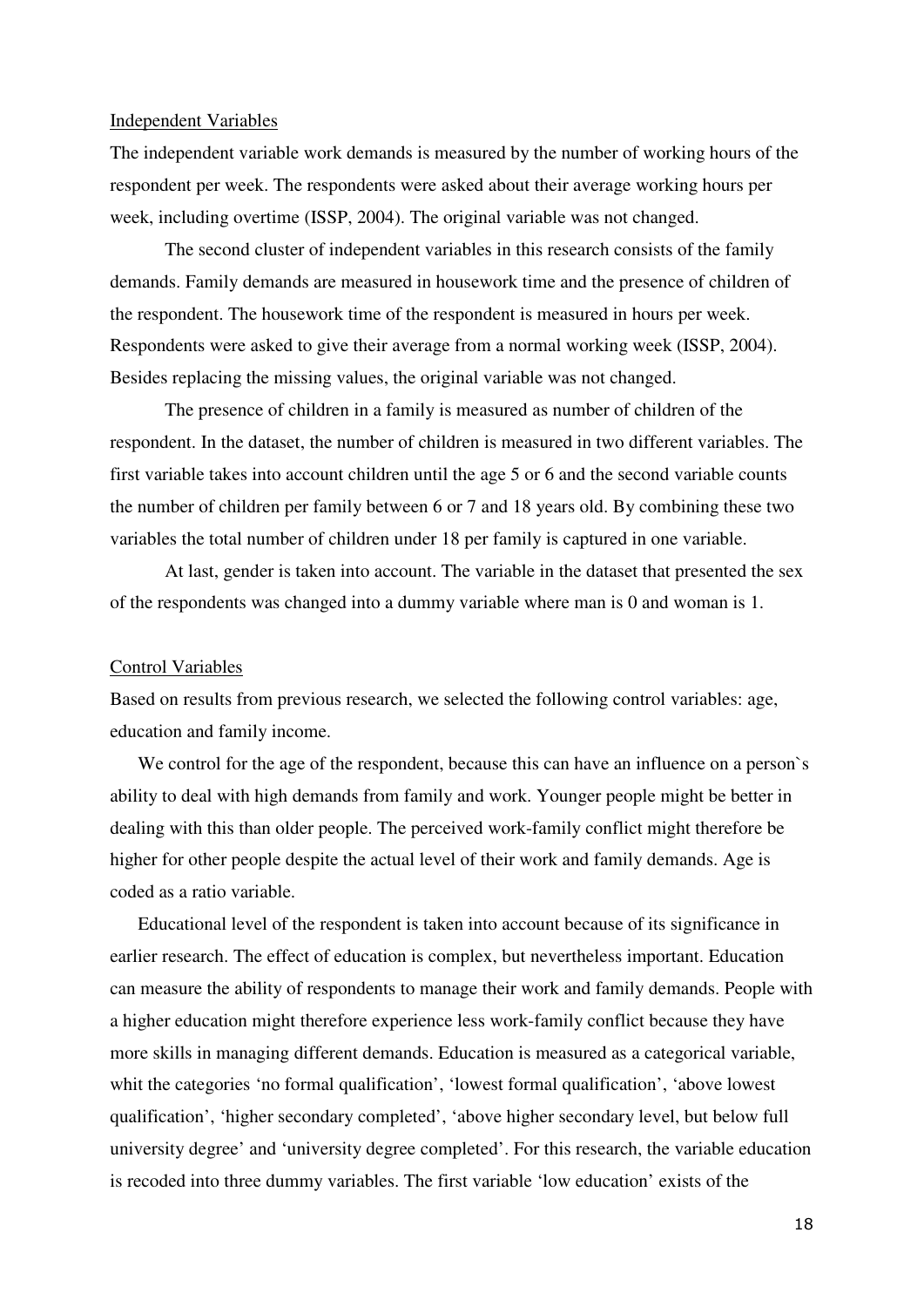respondents with 'no formal qualification' and the 'lowest formal qualification'. The second dummy variable 'middle education' exists of the respondents who are educated 'above the lowest qualification' and 'higher secondary completed'. The third and last dummy variable 'high education' exists of the respondents from the two highest educational levels. These are respondents who answered 'above higher secondary level, but below full university degree' and 'university degree completed.

Family income is taken into account because of the possibilities that people have to lower their work-family conflict. People with a higher income are able to hire help in the household which lowers family demands (Brines, 1994). Respondents were asked to give their family income in euro`s per year before social premiums and taxes are conducted (ISSP, 2004). As explained above, this the missing values of this variable were replaced by the mean of this variable.

Due to limitation of the dataset, this research was not able to take into account the race or ethnic group of the respondents.

#### Interaction Variables

Interaction variables were added to measure the combined effect of working hours and housework time on work-family conflict and to measure more precisely the effect of gender on work-family conflict. The first interaction variable measures the effect of housework time and working hours on work-family conflict together. The variable measures the combined pressure of participating in both housework and paid work.

To be able to measure gender differences, four interaction variables were created. The variable gender is a dummy variable where 0 is men and 1 is women. So, all interaction variables measure the effect of women. The first follows the first interaction variable described above. In this variable, gender is added. The new variable shows whether the combination of housework time and working hours on work-family conflict is different for men and women.

After this, three other interaction variables were created that take into account the different work and family demands. The first takes into account gender and working hours. This variable measures if and how the effect of working hours on work-family conflict is different for men and women.

The next interaction variable takes into account gender and housework time. This variable measures if the effect of housework time on work-family conflict is different for men and women.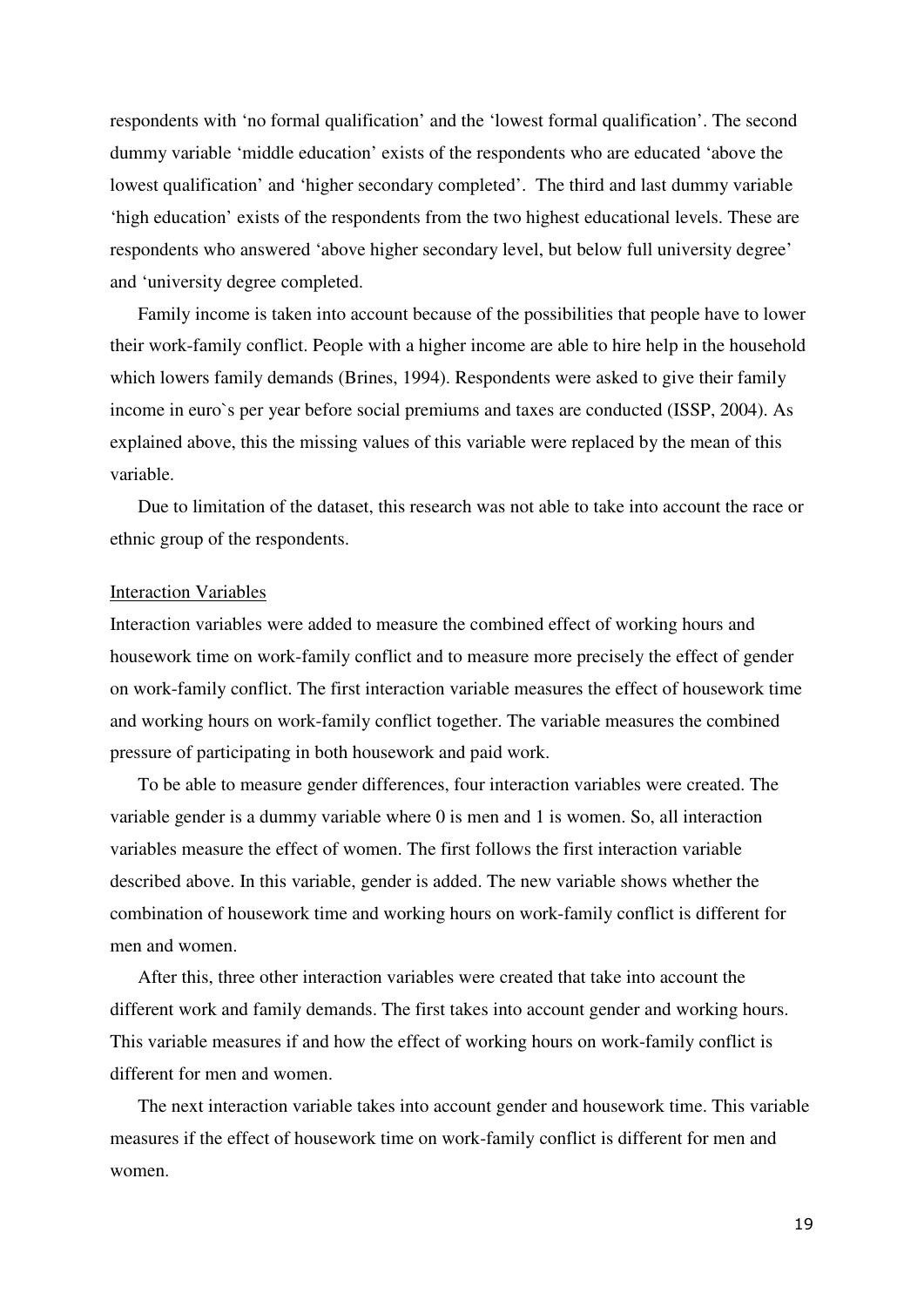The last interaction variable measures the effect of having children. This variable measures if the effect of children on work-family conflict is different for men and women.

## **3. Method of Analysis**

We begin the analysis by giving some descriptive statistics about the used variables. Correlations and independent t-tests are performed and reported when necessary. After this, the hypotheses are explored. The method of analysis for this research is the multiple regression analysis. We start with the general hypotheses on work-family conflict. In the first model we added besides the independent and control variables the first interaction variable. This variable measured the combined effect of working hours and household time.

After this, we turn to the hypotheses about gender differences. In order to see clearly the different effect that work and family demands have on work-family conflict for men and women, interaction variables are used. In the second model, the three way interaction variable was added. This variable measures if the combined effect of working hours and household time is different for men and women. In the third, fourth and fifth model, the last three interaction variables were added to explore gender differences in the effect of working hours, housework time and children on work-family conflict.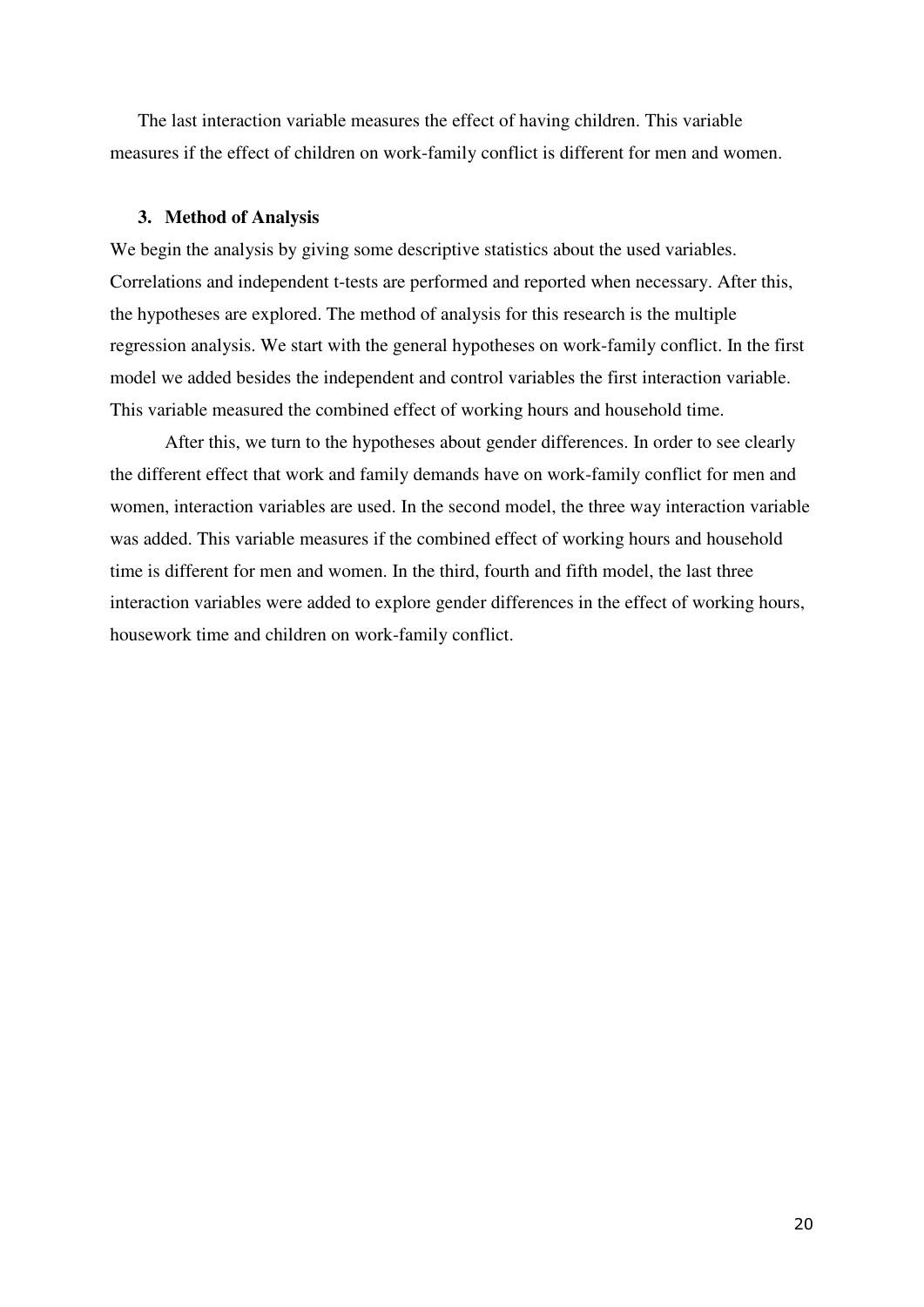# **4. Results**

# **1. Descriptive Statistics**

## Dependent Variable

*Work-family conflict.* A description of this variable, visible in table one (p. 23), shows that the respondents in the target group do not experience very high levels of work-family conflict. There is only one respondent that scores the highest score on this variable and 63 respondents that score the lowest score. The mean score on the variable is 6.75, whit a relatively low standard deviation of 2.10. Most respondents score 6 ( $N = 74$ ) on the work-family conflict variable and 95,9% of the respondents score 10 of lower on this variable which ranges from 4 to 16. This shows that generally the respondents experience relatively low levels of workfamily conflict. Moreover, no gender differences were found in the independent sample t-test.

## Independent Variables

*Working hours.* As table one shows, the minimum number of working hours of the respondents was two hours per week and the maximum number of working hours was 80 hours per week. The mean number of working hours of the respondents was 32.93 hours per week. The standard deviation of the variable is 12.92, which shows that the scores are widespread.

Interesting is the difference in working hours between men and women. The independent sample t-test shows that there is a significant difference in the number of working hours per week between men and women  $(t = 17.01; p < .001)$ . Women work on average 23.02 hours per week, while men work 39.95 hours per week. It seems that men work almost double the amount of hours compared to women.

*Housework time.* On average, the respondents spend 9.21 hours per week on household tasks. The standard deviation is 8.33, which shows that the scores are widespread. Again, the difference between men and women is significant ( $t = -9.98$ ;  $p < .001$ ). Men spend on average 5.84 hours per week on household tasks, while women spend 13.96 hours per week doing this. So women spend on average fewer hours in paid work, but spend more time on household tasks. For men, the mean working hours per week is much higher, while they also spend a lot less time on household tasks.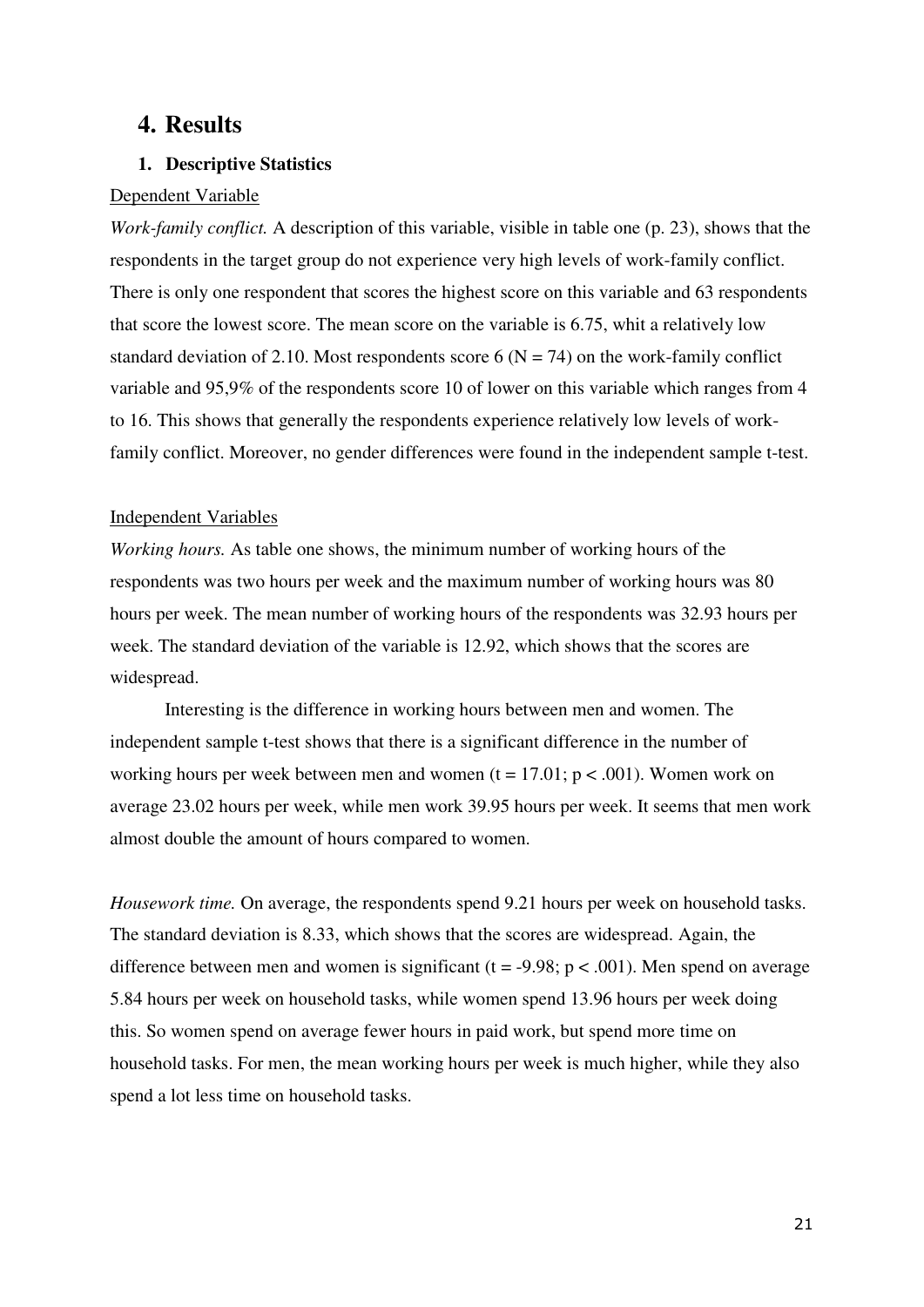A correlation between working hours and housework time for both men and women shows a significant negative result ( $r = -0.420$ ;  $p < 0.001$ ). This means that the hours worked weekly by the respondent leads to less participation in the household. The correlation between working hours and housework time for men was positive, but not significant. For women the results were significant. Working hours correlated negatively with housework time  $(r = -.280; p)$  $< 0.001$ ).

*Children.* The number of children in the target group varies from zero to six children. The mean number of children is 1.11 children per respondent, with a standard deviation of 1.14. Most people have no children ( $N = 177$ ), followed by people who have two children ( $N =$ 114). This is followed by people with only one child  $(N = 77)$  and people with three children  $(N = 41)$ . Having more than three children is relatively rare. Six respondents have four children, one respondent has five children and one respondent has six children.

*Gender.* As stated above, the target group contains 244 men and 173 women. This is respectively 58.5 and 41.4 percent.

#### Control Variables

*Age.* In this dataset the age of the respondents varied from 16 to 70, whit an average of 43.93 year. The standard deviation for this variable is 8.9. For men the average age is 44.6 and for women 42.8 year.

*Education.* From the three categories low, middle and high educated, most respondents in the target group were placed in the middle group  $(N = 190)$ , followed by 148 respondents who belonged to the highest educated group. The smallest group consists of 79 respondents are low educated. There are no significant gender differences in the educational level of respondents.

*Family income.* The family income of the respondents of this target group varies from 13000 euro to 272500 euro a year, whit a mean of 54383.67 euro a year. The standard deviation of this variable is 28908.15.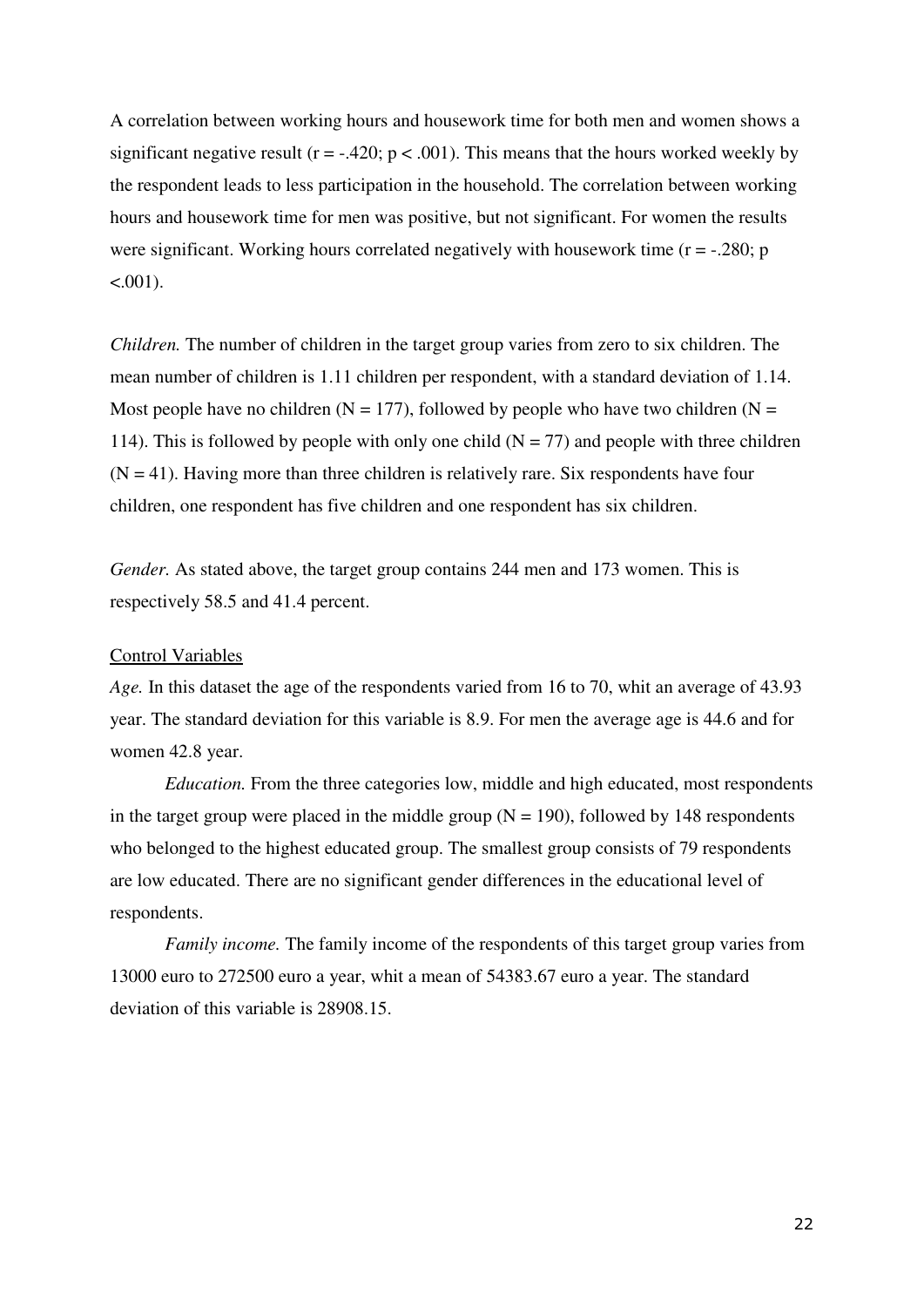|                         |               | $\boldsymbol{N}$ | <b>Mean</b> | St. deviation | Range     |
|-------------------------|---------------|------------------|-------------|---------------|-----------|
| <b>Work-Family</b>      |               | 417              | 6.75        | 2.10          | $4 - 16$  |
| <b>Conflict</b>         |               |                  |             |               |           |
| <b>Hours</b> worked     |               | 417              | 32.93       | 12.92         | $2 - 80$  |
| weekly                  |               |                  |             |               |           |
|                         | <b>Male</b>   | 244              | 39.95       | 9.56          |           |
|                         | <b>Female</b> | 173              | 23.02       | 10.31         |           |
| <b>Housework time</b>   |               | 417              | 9.21        | 8.33          | $1 - 80$  |
|                         |               |                  |             |               |           |
|                         | <b>Male</b>   | 244              | 5.84        | 4.57          |           |
|                         | <b>Female</b> | 173              | 13.96       | 9.98          |           |
| <b>Children</b>         |               | 417              | 1.11        | 1.14          | $0 - 6$   |
| <b>Gender</b>           |               | 417              | .4149       |               | $0 - 1$   |
| Age                     |               | 417              | 43.93       | 8.92          | $16 - 70$ |
| <b>Education low</b>    |               | 417              | .1894       |               | $0 - 1$   |
| <b>Education middle</b> |               | 417              | .4556       |               | $0 - 1$   |
| <b>Education high</b>   |               | 417              | .3549       |               | $0 - 1$   |
| <b>Family income</b>    |               | 417              | 54383.67    | 28908.15      | $13000 -$ |
|                         |               |                  |             |               | 272500    |

*Table 1.* Descriptive Statistics.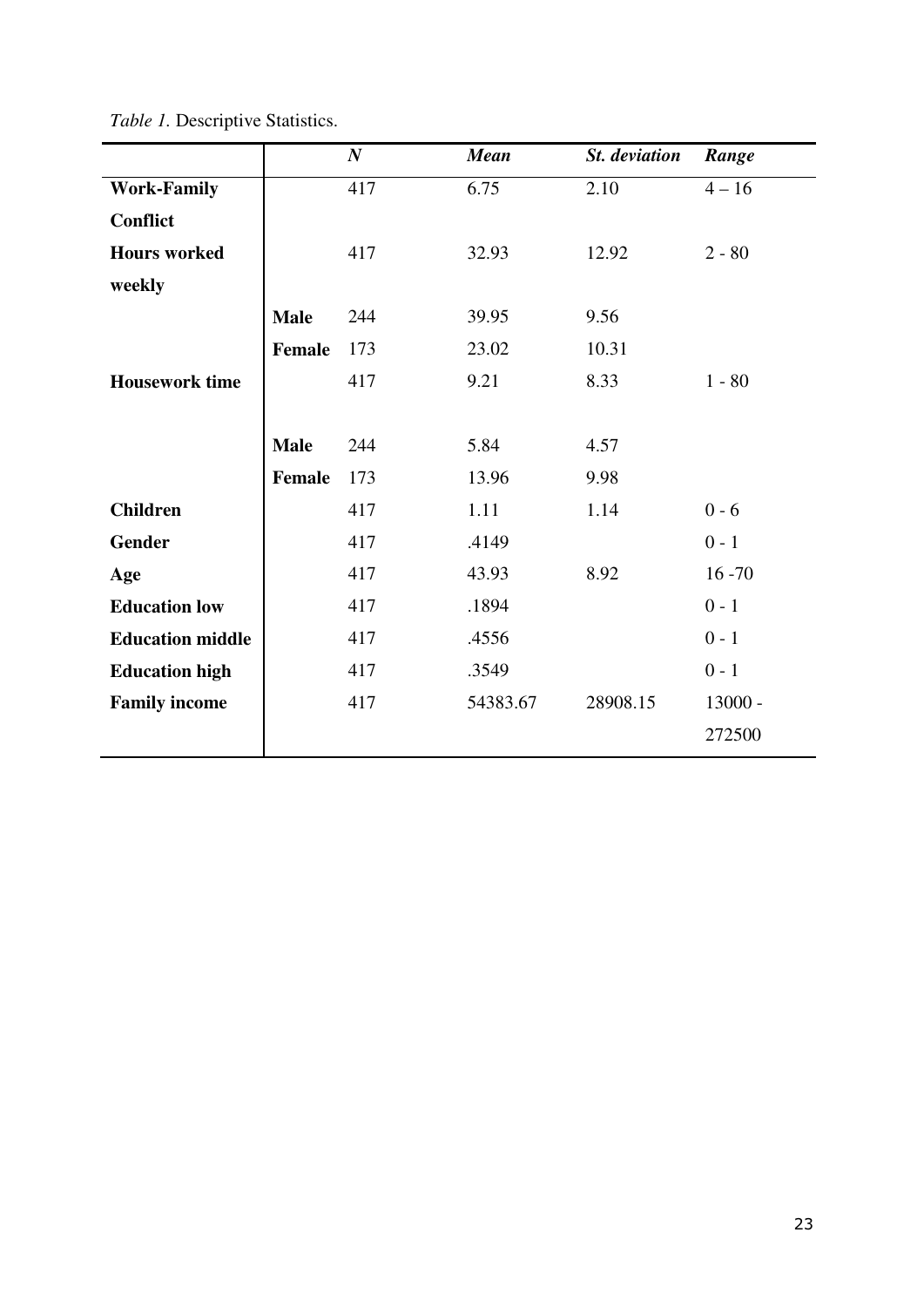#### **2. Regression Analyses**

#### General Hypotheses

We first consider the hypotheses about the general relationship between working hours, family demands and work-family conflict in one regression model. As visible in table two (p. 27), only the variable working hours has a significant influence on work-family conflict. The model has relatively little explanatory power. The model has a  $R^2$  of .066, which means that only 6.6 percent of the variance is explained by the independent variables.

 The first hypothesis treated in this research is about the general effect of work demands. Expected is that more work demands lead to higher perceived work-family conflict. The regression model indeed shows that working hours have a significant influence on workfamily conflict  $(B = 0.041; p = .008)$ . The more hours a person works, the more work-family conflict he or she experiences. As stated above, the variable working hours is the only significant variable in the model. The variables that measure the negative effect of family demands as explained in hypotheses two, having children  $(B = -0.049; p = 0.603)$  and spending time at household work ( $B = .005$ ;  $p = .858$ ), do not have a significant influence on workfamily conflict. The interaction variable that measures the combined effect of working hours and housework time on work-family conflict is also not significant  $(B = .000; p = .806)$ . So, there is no effect of working hours combined with housework time on work-family conflict. Hypothesis one, which states that more working hours lead to more work-family conflict, is confirmed. On the other hand, hypothesis two, which states that family demands have a negative effect on work-family conflict, is rejected.

#### Gender Differences

In the second part of the research interaction variables are used to measure the different effect that work and family demands have on the work-family conflict of women and men. Results of these analyses are also visible in table two (p. 27). The third hypothesis states that women experience more work-family conflict than men. A first exploration with the independent ttest showed that there are differences in the levels of work-family conflict between men and women, but that these are not significant. In the regression analysis gender is also not a significant predictor of work-family conflict ( $B = .214$ ;  $p = .468$ ). Also, the three-way interaction with working hours, housework time and gender did not lead to significant results  $(B = .002; p = .125)$ . The effect that working hours and housework time together have on work-family conflict is thus not different for men and women. The R^2 of this model is .071,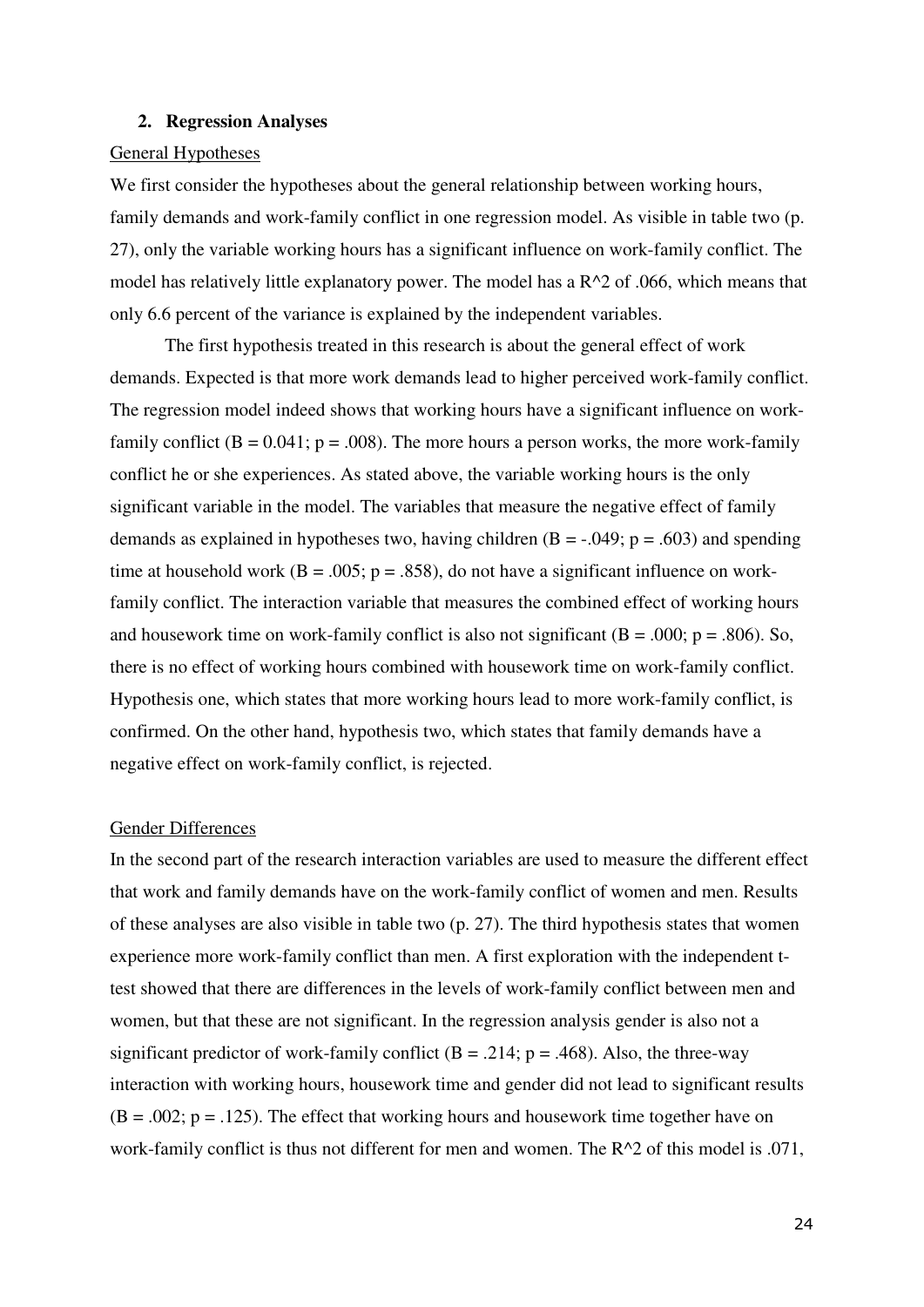explaining 7.1 percent of the variance. We can conclude from this that women do not experience more work-family conflict then men. Hypothesis three needs to be rejected.

The fourth hypothesis is about work demands. It is expected that work demands have a more negative effect on the perceived work-family conflict of women than on men`s perceived work-family conflict. Unfortunately, the model was not able to confirm this. The interaction variable that measured the gendered effect of working hours is not significant  $(B =$ .031;  $p = .074$ ). Therefore we can conclude that the effect of working hours is not different for men and women and hypothesis four is refuted. The variable working hours is the only significant variable in the model ( $B = .030$ ;  $p = .034$ ). This shows again that in general higher working hours have a negative effect on the perceived work-family conflict. Whit a R^2 of 0.07, the model can only explain 7 percent of the variance. This model a little bit more than the general model, but not much.

Hypothesis five consists of two parts. The first part is derived from the gender perspective and states that housework has a more negative effect on women`s work-family conflict than it does on men`s. The second part, from the gender ideology theory, states the opposite. Here, housework has a more positive effect on women`s work-family conflict than it does on men`s. Just like the former interaction variable, the interaction variable that measures the gendered effect of housework time is not significant ( $B = .004$ ;  $p = .905$ ). This means that the effect of housework time on work-family conflict is not different for men and women. Both hypotheses 5a and 5b need to be rejected. Again, the only variable significant in this model is working hours ( $B = .043$ ;  $p < .000$ ). As explained above, working more hours leads to more perceived work-family conflict. The model has a R^2 of .066, explaining only 6.6 percent of the variance.

 The last hypotheses of this research are about the effect of having children on the perceived work-family conflict. Hypothesis six consists of two parts representing the gender perspective and the gender ideology theory. The first states that having children has a more negative effect on women`s perceived work-family conflict than it does on men`s. The second theory contradicts with this by stating that having children has a more positive effect on women`s perceived work-family conflict than it does on men`s. The interaction variable that measured the different effect of children on men`s and women`s perceived work-family conflict is significant only when  $p < .05$  (B = -.441; p = .016). This indicates that having children results in differences in the levels of work-family conflict of men and women. Since the effect is negative it seems that having more children leads to less perceived work-family conflict for women. Hypothesis 6b is confirmed, confirming the gender ideology theory. This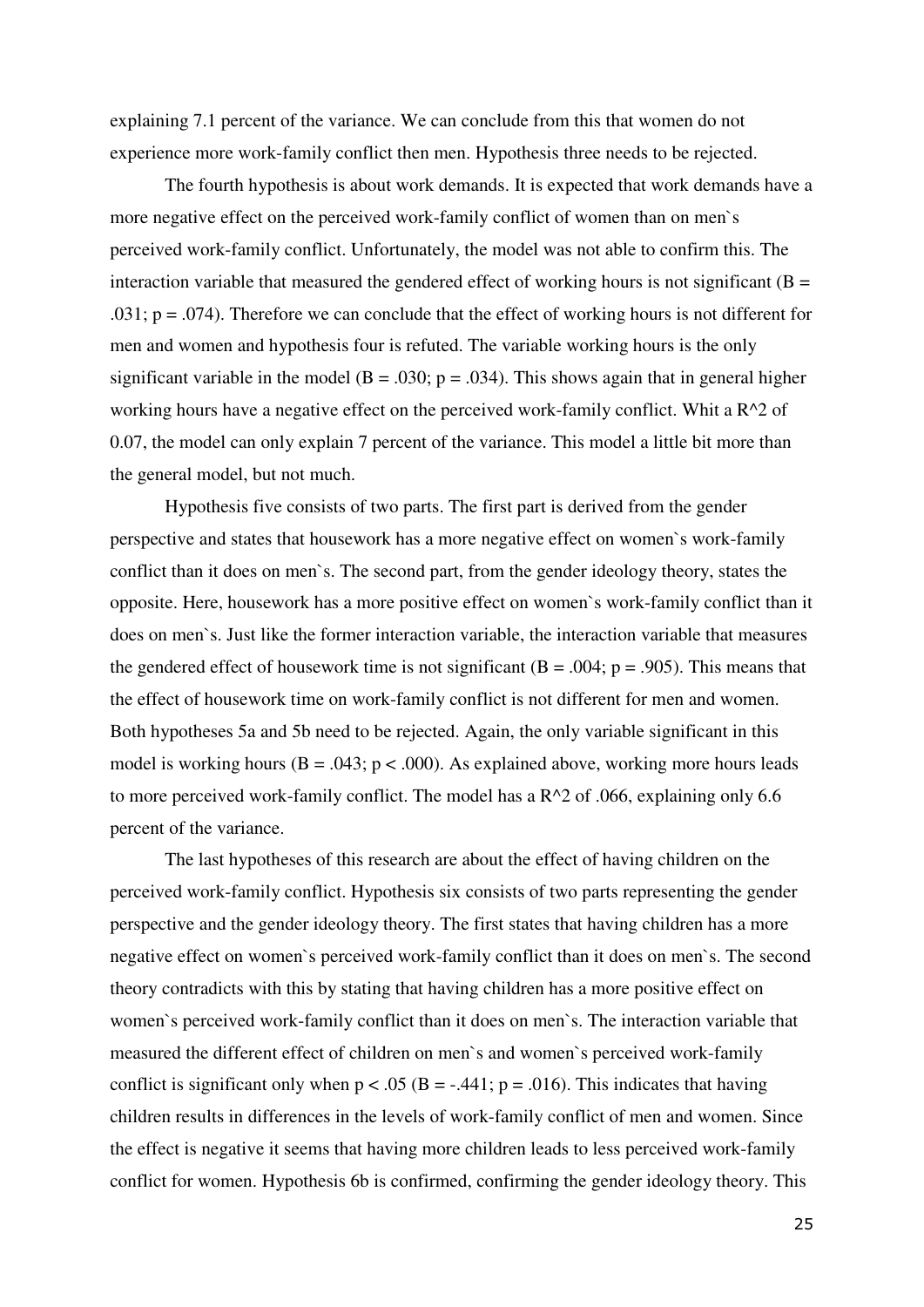means that hypothesis 6a, which is drawn from the gender perspective, is refuted. Besides the interaction variable, the variables that are significant are working hours  $(B = .038; p < .000)$ and having a high education (B = .482; p = .041). The model has a R^2 of .079 and is therefore the best fitting model, whit only 7.9 percent explained variance.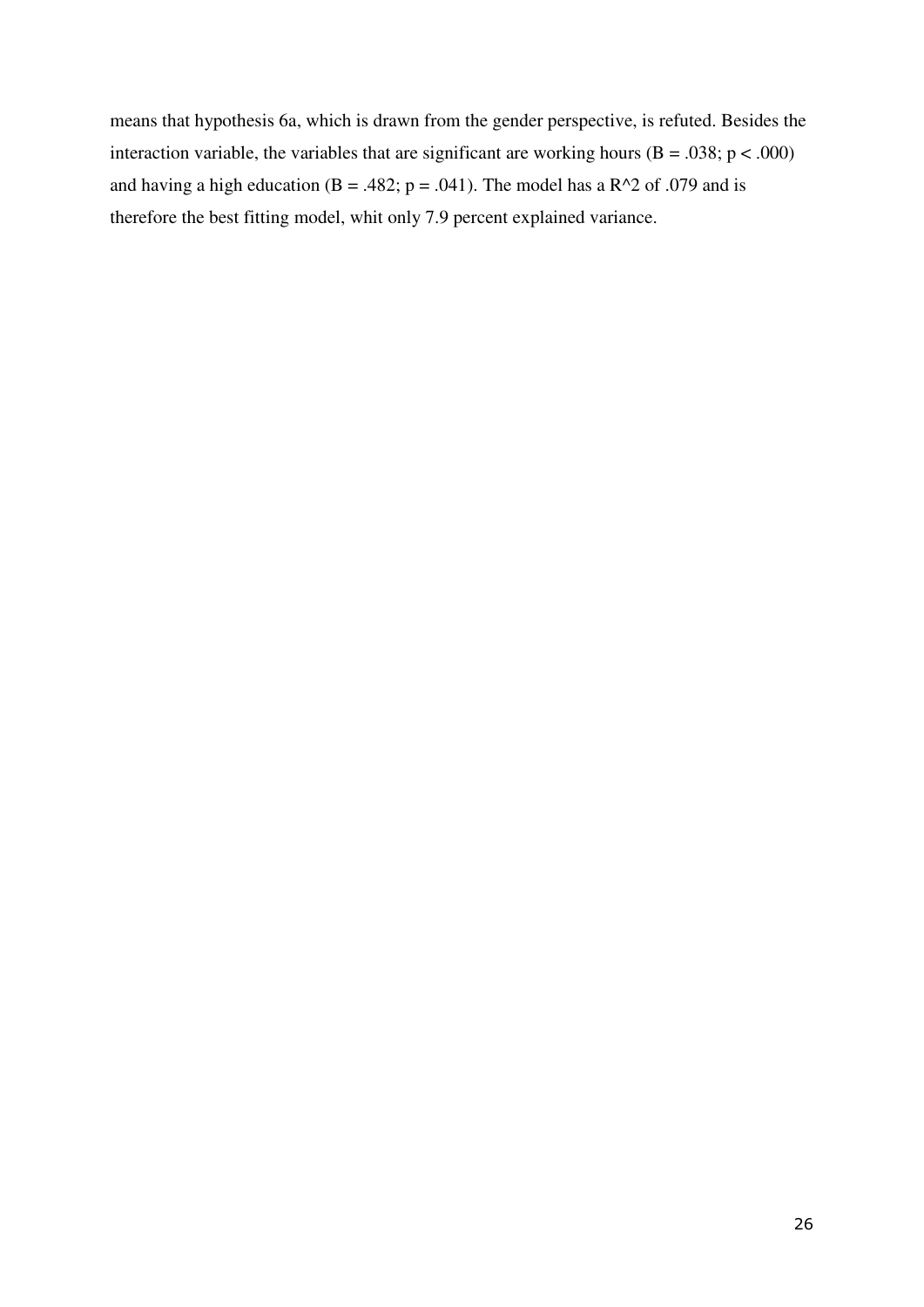| <b>Variable</b>       | <b>Model</b> one    | Model two                               | <b>Model three</b>                                  | <b>Model four</b>                                                     | <b>Model five</b> |
|-----------------------|---------------------|-----------------------------------------|-----------------------------------------------------|-----------------------------------------------------------------------|-------------------|
| <b>Working hours</b>  | .041                | .035                                    | $.030\,$                                            | .043                                                                  | .038 ( $p <$      |
|                       | (p < .008)          | $(p=.002)$                              | $(p = 034)$                                         | (p < .000)                                                            | 000)              |
| <b>Housework</b>      | .005                | $-.010$                                 | .014                                                | .008                                                                  | .008 ( $p =$      |
| time                  |                     | $(p=.858)$ $(p=.599)$                   | $(p = .327)$ $(p = .794)$                           |                                                                       | .558)             |
| <b>Children</b>       | $-.049$             | $-.019$                                 | $-.019$                                             | $=.047$                                                               | $.133(p=$         |
|                       |                     |                                         | $(p = .603)$ $(p = .869)$ $(p = .844)$ $(p = .617)$ |                                                                       | .264)             |
| <b>Gender</b>         | .214                | $-195$ (p =                             | $-.738$                                             | .201                                                                  | .638 ( $p =$      |
|                       | $(p = .468)$ .624)  |                                         | $(p = 317)$                                         | $(p=.592)$                                                            | .056)             |
| Age                   |                     |                                         |                                                     | -.016 -.016 -.015 -.015<br>(p = .201) (p = 198) (p = .212) (p = .208) | $-0.017$ (p =     |
|                       |                     |                                         |                                                     |                                                                       | .172)             |
| <b>Education low</b>  |                     | .172 ( $p = .539$ ) .170 ( $p = .542$ ) |                                                     | . 191 ( $p =$ . 176 ( $p = .528$ ) .190 ( $p =$                       |                   |
|                       |                     |                                         | 494)                                                |                                                                       | .493).            |
| <b>Education high</b> |                     | .431 ( $p = .070$ ) .413 ( $p = .$      |                                                     | 386 ( $p = .105$ ) .438 ( $p = .064$ )                                | .482 ( $p =$      |
|                       |                     | 081)                                    |                                                     |                                                                       | .041)             |
| <b>Family income</b>  | .000                | .000                                    | .000                                                | .000                                                                  | .000 ( $p =$      |
|                       |                     |                                         | $(p = .865)$ $(p = .822)$ $(p = .899)$              | $(p = . 894)$                                                         | .841)             |
| <b>Working hours</b>  | .000 ( $p = .806$ ) |                                         |                                                     |                                                                       |                   |
| x housework           |                     |                                         |                                                     |                                                                       |                   |
| time                  |                     |                                         |                                                     |                                                                       |                   |
| <b>Working hours</b>  |                     | $.002$ (p = .                           |                                                     |                                                                       |                   |
| x housework           |                     | 125)                                    |                                                     |                                                                       |                   |
| time x gender         |                     |                                         |                                                     |                                                                       |                   |
| Gender $\times$       |                     |                                         | .031 ( $p = 155$ )                                  |                                                                       |                   |
| working hours         |                     |                                         |                                                     |                                                                       |                   |
| Gender ×              |                     |                                         |                                                     | .004 ( $p = .905$ )                                                   |                   |
| housework             |                     |                                         |                                                     |                                                                       |                   |
| time                  |                     |                                         |                                                     |                                                                       |                   |
| Gender ×              |                     |                                         |                                                     |                                                                       | $-.441$ (p =      |
| children              |                     |                                         |                                                     |                                                                       | .016)             |
| Intercept             | 5.746               | 6.091                                   | 6.143                                               | 5.661                                                                 | 5.696 ( $p <$     |
|                       | (p < .000)          | (p < .000)                              | (p < .000)                                          | (p < .000)                                                            | .000)             |
| $R^{\wedge}2$         | .097                | .071                                    | .070                                                | .066                                                                  | .079              |

*Table 2.* Regression Analyses.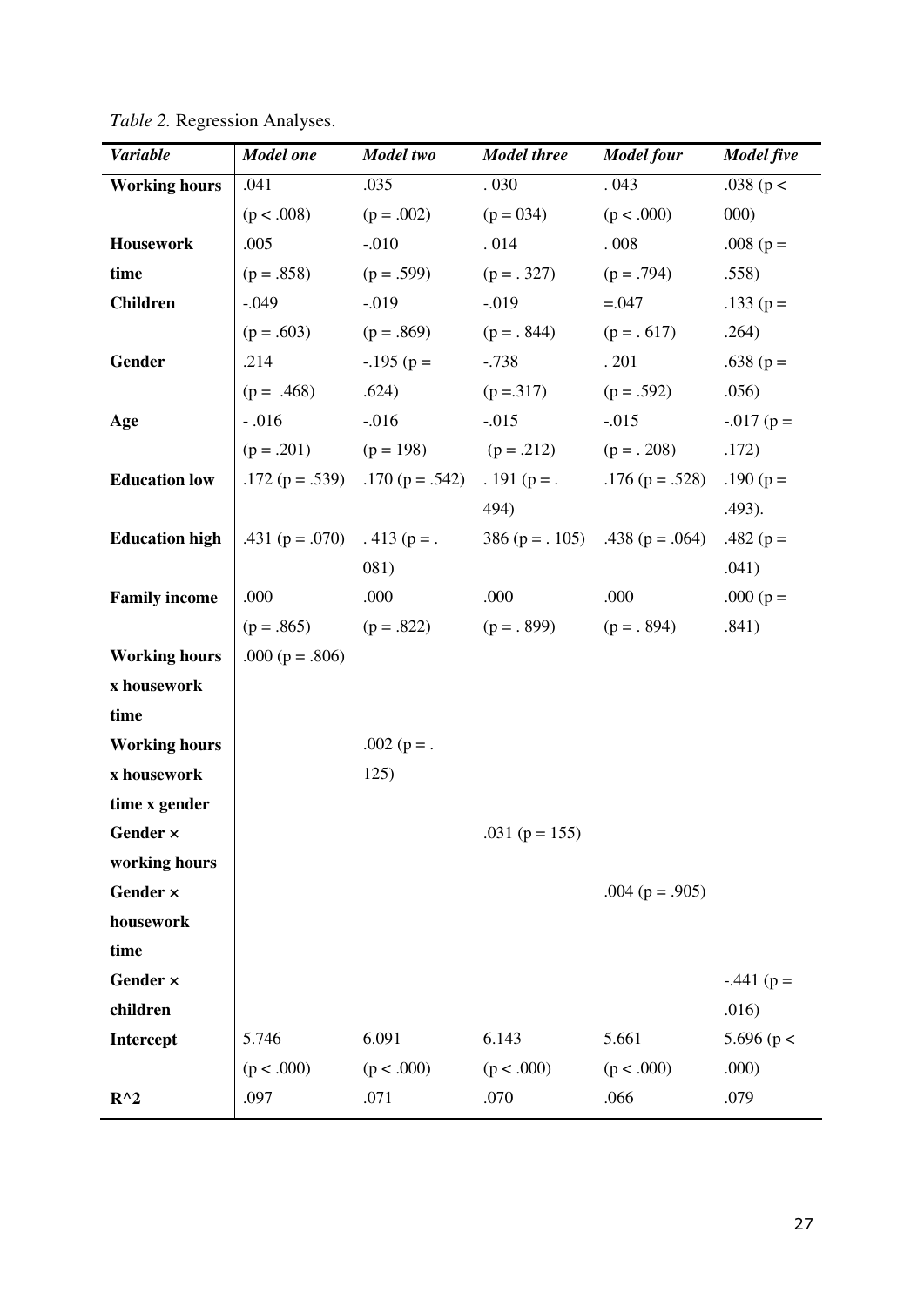# **5. Conclusion and Discussion**

In this study, gender differences in perceived work-family conflict are examined in the Dutch context, using the research question: *How is the relationship between work and family demands and perceived work-family conflict different for men and women in the Netherlands?*  Following Greenhaus and Beutell (1985), work-family conflict is defined as the pressures that result from incompatibility of work and family demands.

Three sub questions are used to answer the research question. The first part of the research looked at the general relationship between work and family demands and workfamily conflict, answering the sub question: *What is the influence of family and work demands on perceived work-family conflict?* First, it is important to notice that experiencing high levels of work-family conflict is rare. Very few respondents in the dataset suffered from it. This can partly be explained by a socially desirable response in the questionnaires, when people pretend that they can sufficiently deal with the different pressures and demands. A second possibility is that work-family conflict is simply not a big problem amongst the Dutch working population. This contrasts with existing theory and results from former research.

The time-based theory was used to explain the general influence of work and family demands on work-family conflict. The theory predicted that work and family demands have a negative effect on work-family conflict for both men and women*.* The research consistently confirms the negative effect of working hours. This is in line with results from former research that shows that working more hours in paid work leads to more work-family conflict (Keene and Quadagno, 2004; Milkie and Peltola, 1999; Hosking and Western, 2008; Alam et al, 2009). None of the family demands had a significant influence on the perceived workfamily conflict. This is in line with some former research about the effect of housework (Voydanoff, 1988; Keene & Quadagno, 2004), but contradicts with Keene and Quadagno (2004) on the effect of children. The time-based theory is thus only partially supported the current research.

In the second part of the research, gender differences in perceived work-family conflict are examined. Two sub questions are used here: *Are there gender differences in levels of perceived work-family conflict?* and *Are there gender differences in the way that work and family demands lead to perceived work-family conflict*? When exploring these gender differences, two contradictory theories were used. The gender perspective theory states that gender causes different roles and responsibilities for men and women that are culturally determined. Traditionally, women have the main responsibility over the family domain, while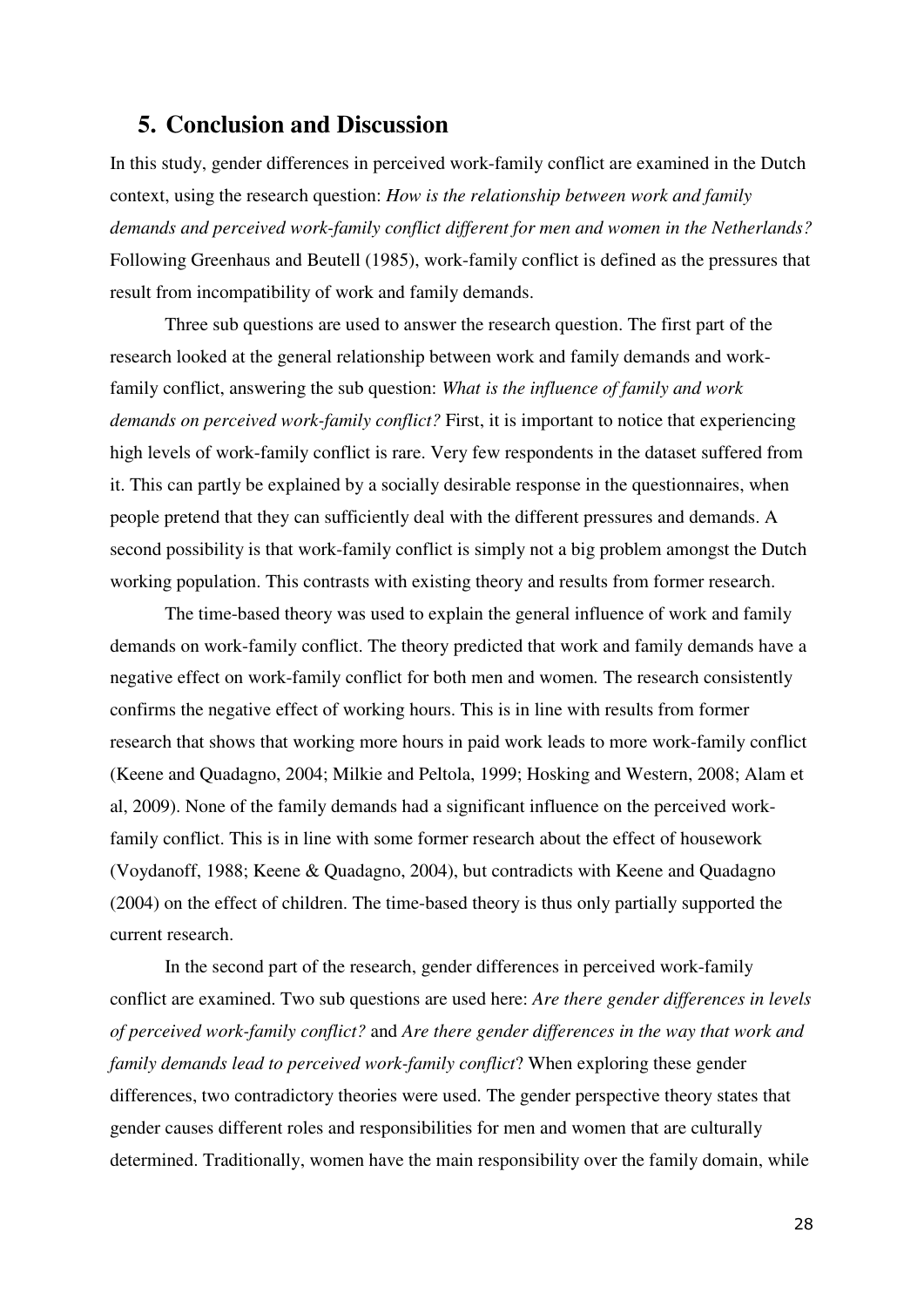men have the main responsibility over the work domain (Duxbury & Higgins, 1991; Milkie & Peltola, 1999; Keene & Quadagno, 2004; Gutek et al, 1991; Hochschild, 1989; Voydanoff, 1988). However, gender differences have decreased and today women also have responsibilities in the work domain (Milkie & Peltola, 1999; Keene & Quadagno, 2004). The theory states that neglecting responsibilities leads to work-family conflict (Duxbury & Higgins, 1991; Milkie & Peltola, 1999).

The gender ideology theory states that men and women have different gender ideologies and therefore behave differently. The theory states that men want to be active in the work domain and women want to take care of household and the children, because this gives them their male and female identities (Minnotte et al, 2010; Greenstein, 1996). According to this theory, work-family is caused by not participating (enough) in one`s domain (Minnotte et al, 2010).

 The results of the current research do not show much gender differences in the levels of perceived work-family conflict of men and women. This contradicts with both the gender perspective and the gender ideology theory. Other research often showed that men experience more work-family conflict than women (Milkie & Peltola, 1999; Marks et al, 2001; Voydanoff, 1988; Hosking & Western, 2008).

Besides the lack of gender differences in the levels of work-family conflict, the current research also doesn`t find much gender differences in the way that work and family demands lead to work-family conflict. Only the effect of having children is different for men and women. Having children has a positive effect on the work-family conflict of women, but not for men. It seems that it is important for a woman to meet her gender identity by taking care of her children. This contradicts with findings from Keene and Quadagno (2004), who found that having children has a negative influence on the work-family conflict of both men and women. No gender differences were found in the effect of working hours and housework time on work-family conflict. Also, the combined effect of working hours and housework time on work-family conflict, examined in a three-way interaction, does not differ for men and women.

Summarizing, most expectations from both the gender perspective and the gender ideology theory are refuted, making both theories inaccurate in predicting gender differences in work-family conflict. None of the hypotheses derived from the gender perspective are confirmed and the gender ideology was only correct in predicting the effect of having children on the work-family conflict of women. But here we have to note that the variable that measured the gendered effect of having is only significant when a p-value of .05 is used.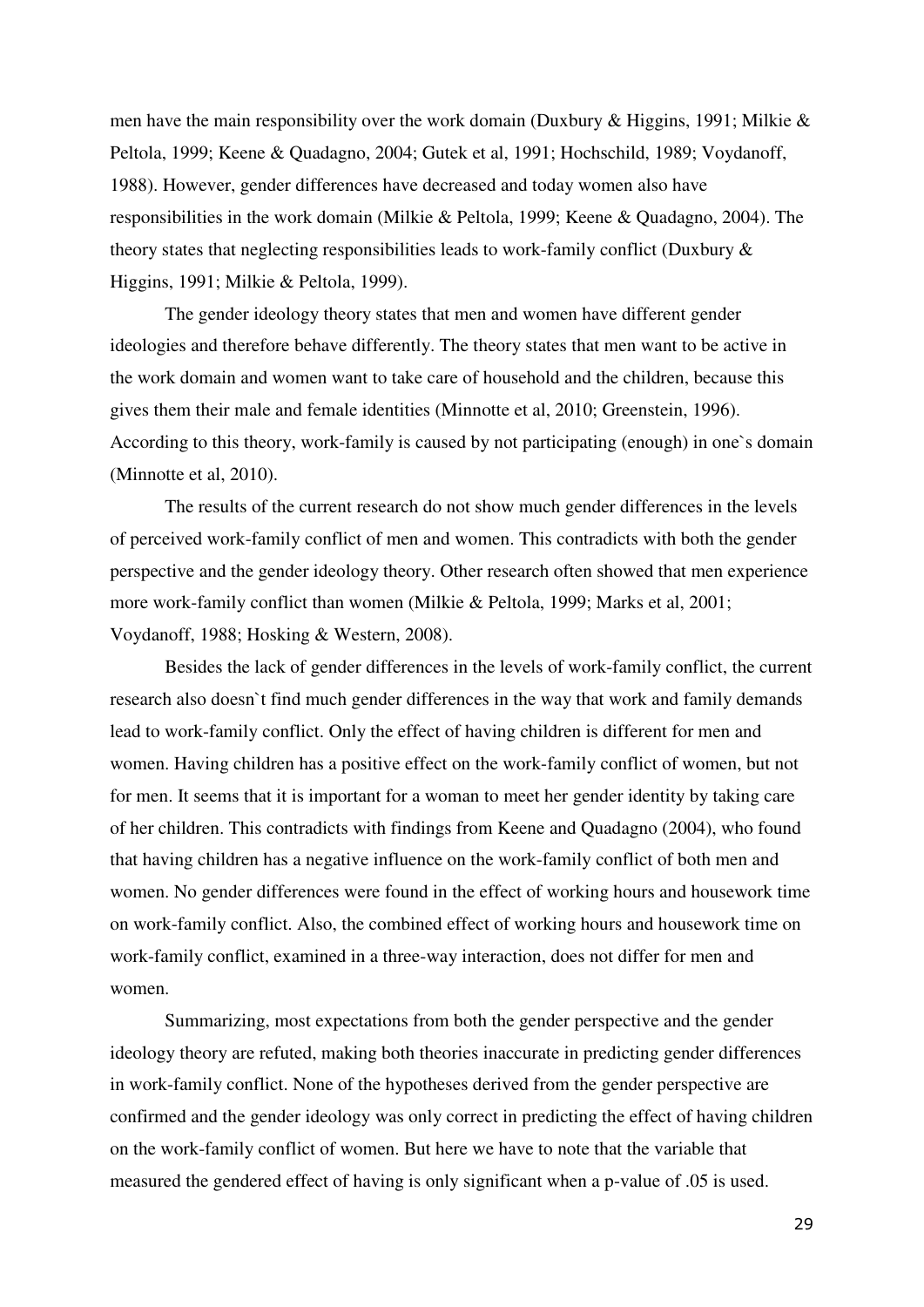An explanation for the lack of gender differences is that men and women are much more similar in their behavior and goals than is expected in existing literature. Also, the lack of gender differences can be explained by the policies in the Netherlands. However, foreign countries where research has shown the existence of gender differences also have policies to make the combination of work and family demands easier. A unique feature of the context of this research is that in the Netherlands many women work in part-time jobs (Portegijs et al, 2008). Part-time work is a good solution for the work-family conflict that arises if people cannot meet the demands from both the family and work domain. Working part-time can thus be seen as a coping strategy (Hosking and Western, 2008). Women who work part-time can combine work and family demands better and therefore will experience less work-family conflict. This could also explain why there are very few respondents in the dataset that suffer from work-family conflict. In order to confirm the expectation that part-time work is used as a coping strategy this research could be repeated in other countries.

Other research might also be better in dealing with the limitations of the current research. An important limitation is the small target group  $(N = 417)$ . Fortunately, we were able to increase the sample size through mean value imputation. A disadvantage of this method is that it decreases the variance in the dataset, therefore making the data less accurate. However, for the goal of this research mean substitution will suffice. Unfortunately, even after data imputation, the sample remains relatively small.

A second limitation was found in the operationalization of some of the used variables. It was sometimes not possible operationalize variables in the most optimal way. For example, work demands could not be operationalized in any other way than working hours, while other factors like flexibility in planning one`s working hours can be important too.

 Despite these shortcomings, we were able to answer the research question: '*How is the relationship between work and family demands and perceived work-family conflict different for men and women in the Netherlands?`* . In short, contrary to the expectations, not much gender differences were found in both the levels and mechanisms that cause work-family conflict. The relationship between work and family demands and work-family conflict is only different for men and women when it comes to taking care of children. Having children has a positive effect on the work-family conflict of women, but not on men`s. For both men and women, the research consistently found a negative effect of working hours on work-family conflict.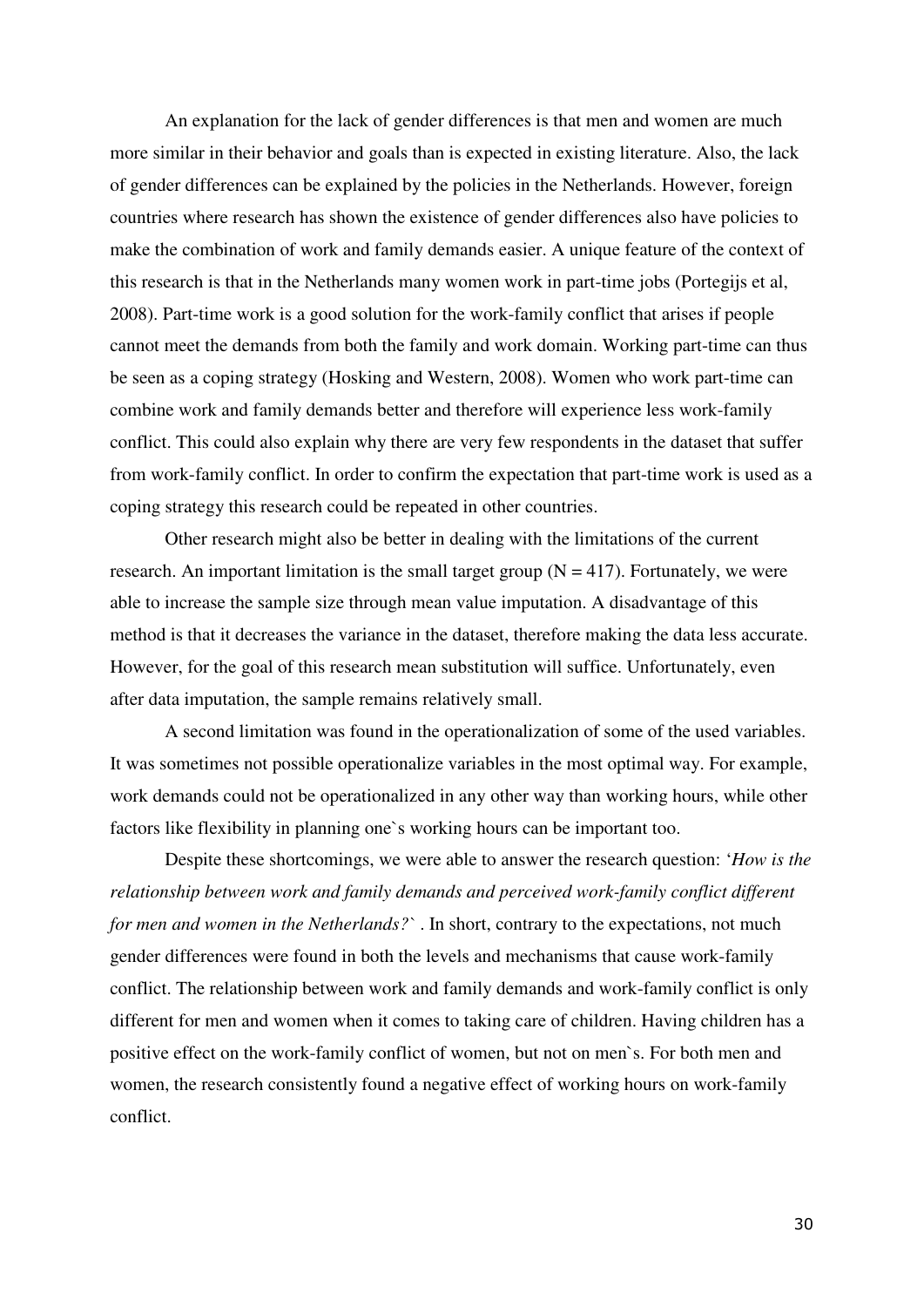# **6. References**

Alam, M. S., Biswas, K & Hassan, K. (2009). A test of Association between Working Hour and Work Family Conflict: A Glimpse on Dhaka's Female White Collar Professionals. *International Journal of Business and Management,* 4, 5, pp. 27-35

Brines, J. (1994). Economic Dependency, Gender, and the Division of Labor at Home. *The American Journal of Sociology,* 100, 3, pp. 652-688.

Cordes, C.L. & Dougherty, T.W. (1993). A review and an integration of research on job burnout. *Academy of Management Review,* 18, 4, pp. 621-656.

Duxbury, L.E. & Higgings, C.A. (1991). Gender Differences in Work-Family Conflict. *Journal of Applied Psychology,* 76, 1, pp. 60-74.

Ferree, M.M. (1991). The gender division of labor in two-earner marriages: Dimensions of variability and change. *Journal of Family Issues,* 12, 2, pp. 158-180.

Greenhaus, J.H. & Beutell, N.J. (1985). Sources of Conflict between Work and Family Roles. *The Academy of Management Review,* 10, 1, pp. 76-88.

Greenstein, T.N. (1996). Husbands` Participation in Domestic Labor: Interactive Effects of Wives` and Husbands` Gender Ideologies. *Journal of Marriage and Family,* 58, 3, pp. 560- 595.

Gutek, B.A., Searle, S. & Klepa, L. (1991). Rational Versus Gender Role Explanations for Work-Family Conflict. *Journal of Applied Psychology,* 76, 4, pp. 560-568.

Hochschild, A.R. (1989). *The second shift.* New York: Avon Books.

Hosking, A. & Western, M. (2008). The effects of non-standard employment on work-family conflict. *Journal of Sociology,* 44, 5, pp. 5-27.

Karimi, L. (2009). Do Female and Male Employess in Iran Experience Similar Work Family Interference, Job and Life Satisfaction? *Journal of Family Issues*, 30, 124, pp. 124-142.

Keene, J.R. & Quadagno, J. (2004). Predictors of Perceived Work-Family Balance: Gender Difference or Gender Similarity? *Sociological Perspectives,* 47, 1, pp. 1-23.

Marks, S.R., Huston, T.L., Johnson, E.M. & MacDermid, S.M. (2001). Role Balance among White Married Couples. *Journal of Marriage and Family,* 63, 4, pp. 1083-1098.

Milkie, M.A. & Peltola, P. (1999). Gender and the Work-Family Balancing Act. *Journal of Marriage and Family,* 61, 2, pp. 476-490.

Minnotte, K.L., Minnotte, M.C., Pedersen, D.E., Mannon, S.E. & Kiger, G. (2010). His and Her Perspectives: Gender Ideology, Work-to-Family Conflict, and Marital Satisfaction. *Sex Roles,* 63, pp. 425-438.